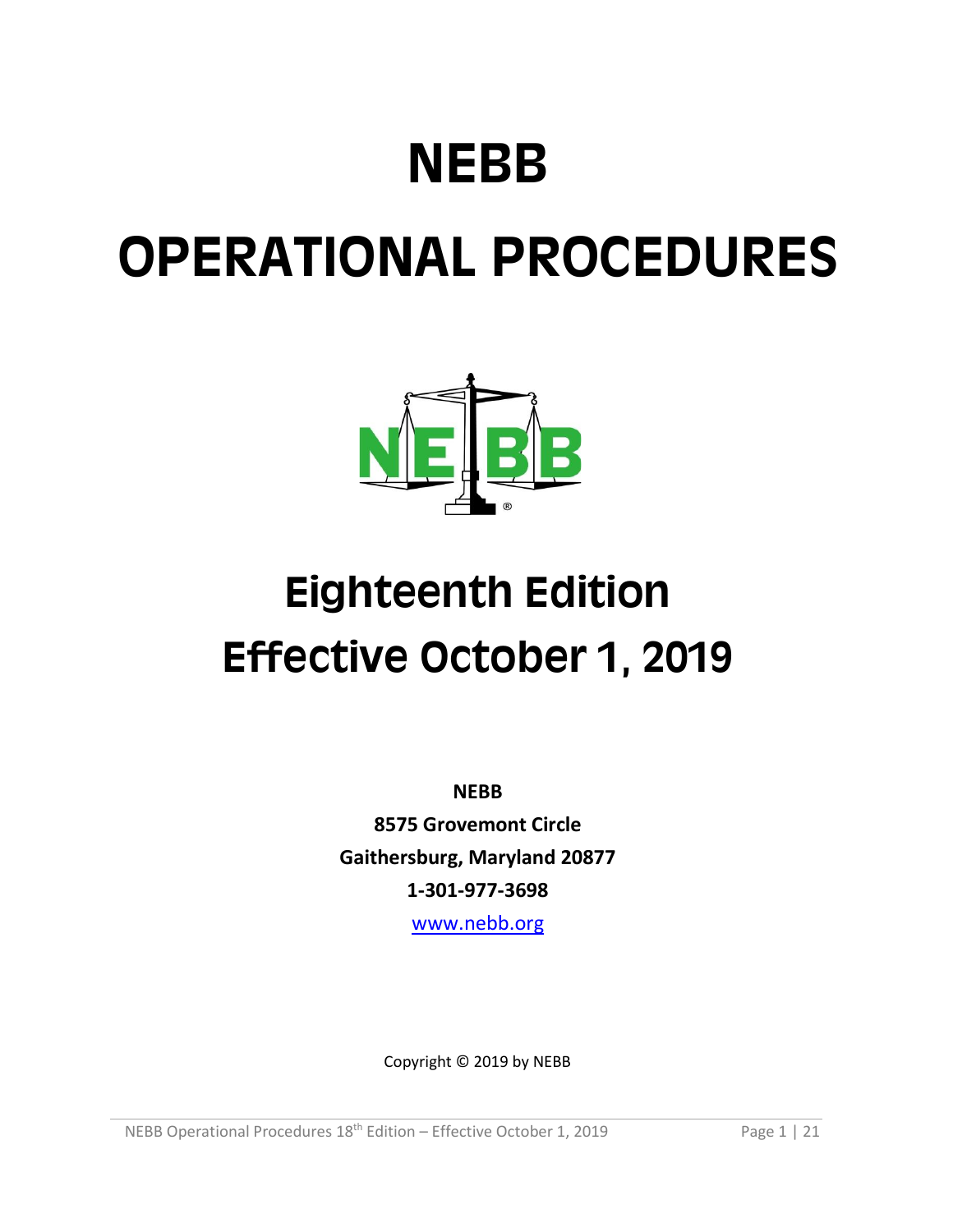## **TABLE OF CONTENTS**

| 1.0 |  |
|-----|--|
| 1.1 |  |
| 1.2 |  |
| 1.3 |  |
| 1.4 |  |
| 2.0 |  |
| 2.1 |  |
| 2.2 |  |
| 2.3 |  |
| 2.4 |  |
| 2.5 |  |
| 2.6 |  |
| 2.7 |  |
| 3.0 |  |
| 3.1 |  |
| 3.2 |  |
| 3.3 |  |
| 3.4 |  |
|     |  |
| 4.0 |  |
| 4.1 |  |
| 4.2 |  |
| 4.3 |  |
| 4.4 |  |
| 5.0 |  |
| 5.1 |  |
| 5.2 |  |
| 5.3 |  |
| 5.4 |  |
| 5.5 |  |
| 5.6 |  |
| 5.7 |  |
| 6.0 |  |
| 6.1 |  |
| 6.2 |  |
| 6.3 |  |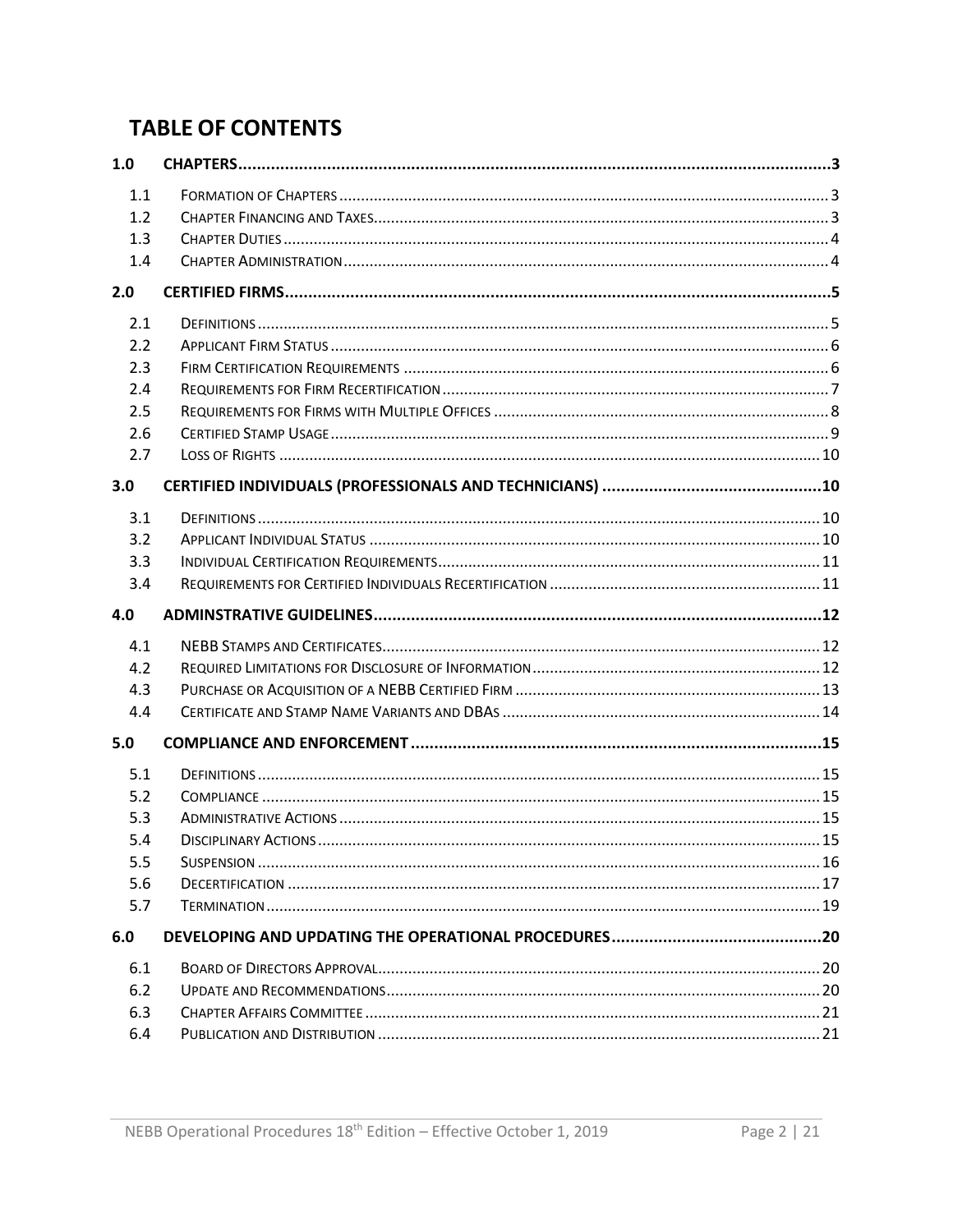## <span id="page-2-1"></span><span id="page-2-0"></span>**1.0 CHAPTERS**

#### **1.1 Formation of Chapters**

- 1.1.1 The NEBB Board of Directors approves charters for regional domestic and international Chapters to accomplish NEBB's objectives.
- 1.1.2 The NEBB Board of Directors has a right to revoke the charter of any Chapter when it finds that a Chapter is not fulfilling its duties as specified below or when the continued operation of the Chapter is deemed to be prejudicial to the best interests of NEBB, or when the number of firms in the chapter falls below 5.
- 1.1.3 The boundaries of each Chapter will be established by NEBB and may be modified by the NEBB Board of Directors from time to time, as appropriate.
- 1.1.4 Chapter names must be approved by NEBB's Board of Directors and should relate to a Chapter's geographical territory.
- 1.1.5 Applications for a charter for a new Chapter may be submitted by NEBB Certified Firms that agree to support the objectives of NEBB and must include a description of the territory to be covered, interim officers (and directors if a corporation is contemplated), initial Certified Firm Applicants, a pro forma showing anticipated financing, and proposed Bylaws.
- 1.1.6 Chapter Bylaws must be consistent with the current Model Bylaws issued by NEBB from time to time. Chapter Bylaws are subject to NEBB's review and approval. The Chapter Bylaws shall provide for the following governance and administration:
	- Board of Directors
	- Chapter President
	- President
	- Technical Committee Chairman
	- Secretary/Treasurer
	- Finances
- 1.1.7 Applications for a charter for a new Chapter must include remittance of applicable fees to NEBB.
- 1.1.8 All refundable fees received by NEBB in connection with a new Chapter application will be returned promptly, in the event the Board of Directors does not approve the new Chapter.

#### <span id="page-2-2"></span>**1.2 Chapter Financing and Taxes**

- 1.2.1 Each Chapter must be financially self-supporting.
- 1.2.2 Chapter and/or NEBB Fees may not be used as a means of unfairly excluding or deterring applications of companies otherwise eligible to apply for Certified Firm status.
- 1.2.3 Domestic Chapters shall apply to the IRS for, and maintain, tax exempt status as a 501(c)(6) nonprofit organization.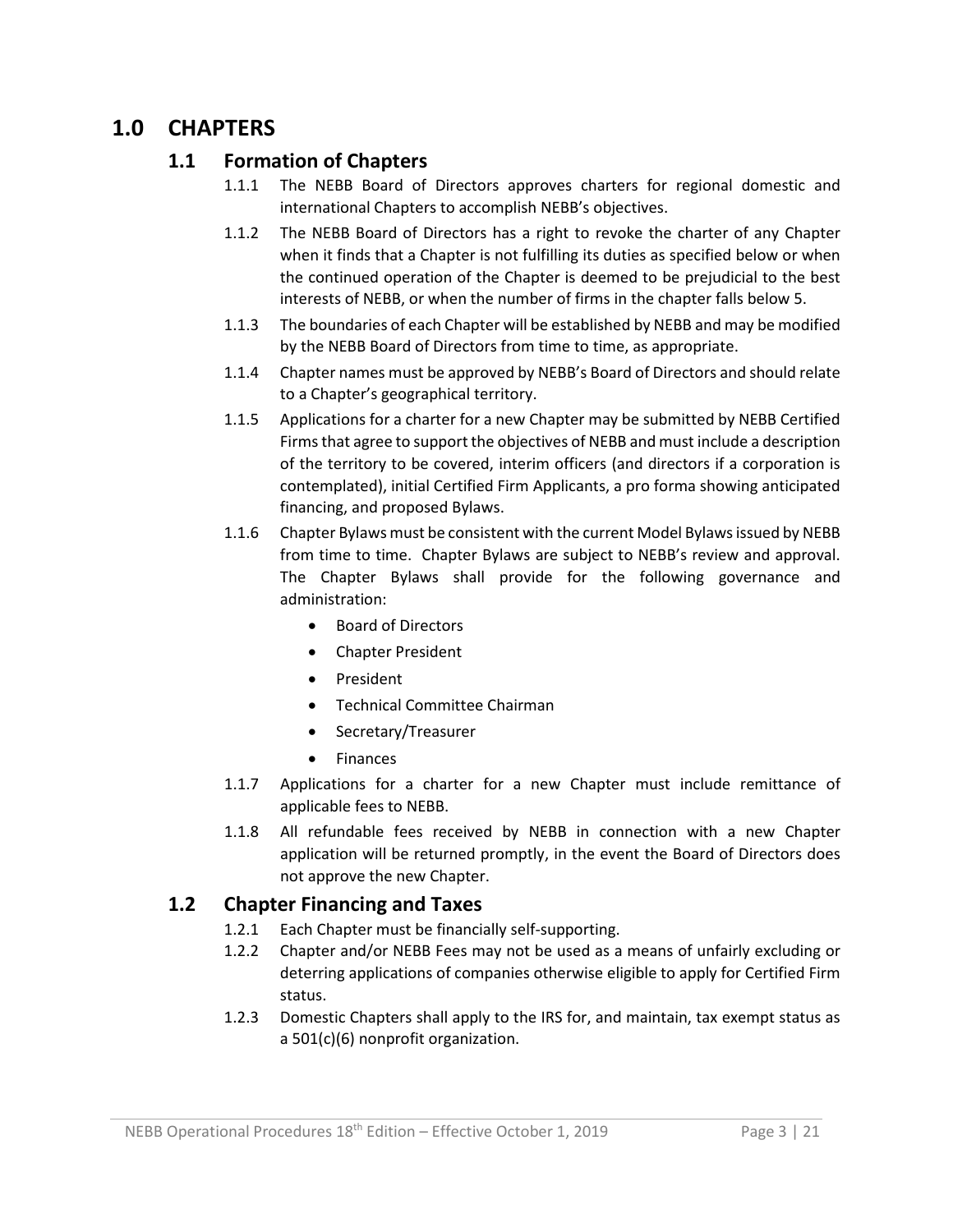#### <span id="page-3-0"></span>**1.3 Chapter Duties**

- 1.3.1 Each Chapter shall promote NEBB, its programs, the Procedural Standards for NEBB disciplines, and NEBB objectives.
- 1.3.2 Each Chapter shall abide by the provisions established in the latest editions of NEBB's Bylaws and Operational Procedures.
- 1.3.3 Each Chapter shall receive, evaluate, and process applications from Firms for certification and recertification, using criteria published by NEBB in its current Operational Procedures. The result of this process will be a recommendation that is reported to NEBB within forty-five (45) days of receipt of a completed application. NEBB retains final authority for all decisions related to applications.
- 1.3.4 Each Chapter shall conduct or sponsor seminars or refresher courses not less than annually for the Continuing Education of NEBB Certified Professionals and NEBB Certified Technicians.
- 1.3.5 Each Chapter shall, through the Technical Committee Chair, conduct objective investigations after receiving written instructions from NEBB relative to a Certified Firm's failure to comply with applicable NEBB Procedural Standards and/or NEBB Operational Procedures. The Chapter must report all investigatory findings and recommendations to NEBB within a timeframe directed by NEBB.
- 1.3.6 Each Chapter shall undertake and discharge such actions as directed by NEBB pursuant to the NEBB Quality Assurance Program, as that Program is established and published by NEBB on its official website.
- 1.3.7 Each Chapter shall ensure attendance at the annual conference and participation in specified meetings by its Chapter Coordinator, Chapter President, and/or Technical Committee Chairman. Unless previously approved by NEBB, a minimum of two (2) Chapter representatives are required to ensure attendance at all specified meetings.

#### <span id="page-3-1"></span>**1.4 Chapter Administration**

- 1.4.1 Board of Directors. Each Chapter shall have a Board of Directors made up of NEBB Certified Professionals, employed by NEBB Certified Firms, affiliated with the Chapter. There shall be no more than two (2) Directors from any one (1) Firm. Except as otherwise required by law, each Chapter's Board of Directors shall meet a minimum of twice a year, face-to-face and or telephonically. In the event a Director ceases to be employed by a NEBB Certified Firm, the Director shall be allowed to serve no more than thirteen (13) months unless the Director again becomes employed by a NEBB Certified Firm.
- 1.4.2 Chapter Coordinator. Each Chapter shall employ a Chapter Coordinator to oversee the administrative affairs of the Chapter, which include, but are not limited to, the following:
	- 1.4.2.1 Collection of dues and fees payable to the Chapter.
	- 1.4.2.2 Coordination of Continuing Education seminars.
	- 1.4.2.3 Handling other administrative matters, including, but not limited to, preparing administrative and financial reports, processing applications for NEBB Firm certification and processing biennial recertification of Certified Firms.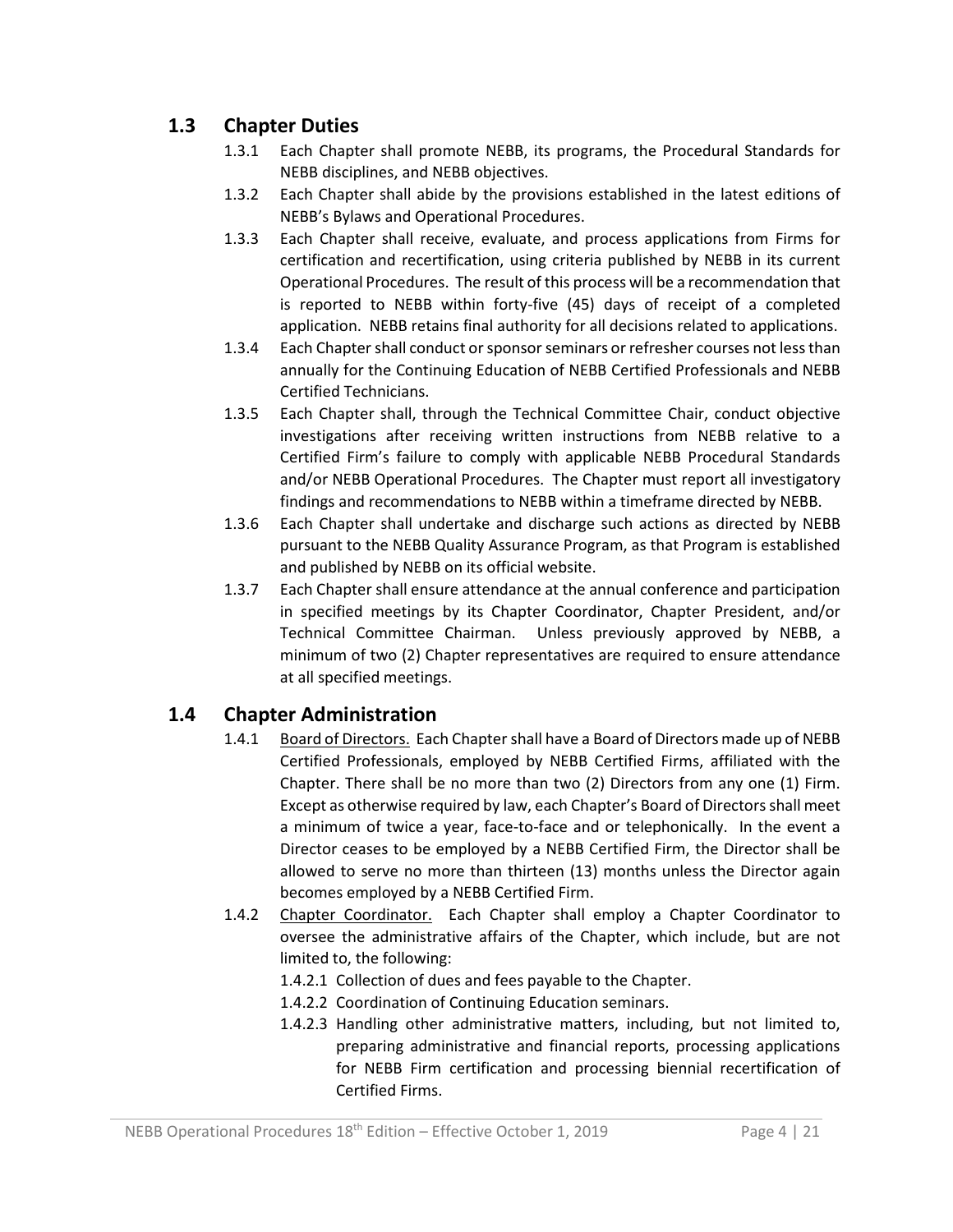- 1.4.2.4 Disbursement of funds to satisfy the Chapter's financial obligations.
- 1.4.2.5 Communication and coordination between NEBB and the Chapter and between NEBB and Firms.
- 1.4.2.6 Facilitating the evaluation of, and reporting by, NEBB Certified Firms on probation, as directed by NEBB.
- 1.4.2.7 Representation of the Chapter, personally or by designated representative, at NEBB's annual Chapter Coordinators meeting.
- 1.4.3 President. Each Chapter will have a President who shall perform duties as specified in the Chapter's Bylaws and as otherwise required or permitted by law. A Chapter President must be a NEBB Certified Professional employed by a NEBB Certified Firm affiliated with the Chapter.
- 1.4.4 Technical Committee Chair. Each Chapter shall appoint a Technical Committee Chair who is a NEBB Certified Professional, employed by a NEBB Certified Firm, affiliated with the Chapter and shall have responsibilities specified in the Chapter's Bylaws and in these Operational Procedures, which include, but are not limited to, the following:
	- 1.4.4.1 Review applications for certification and recertification of Firms and forward to NEBB, within forty-five (45) days from the date of its receipt, each completed application, with a recommendation by the Chapter to approve or not approve the application or making no recommendation. NEBB shall be notified by the Chapter by the  $45<sup>th</sup>$  day of receipt of any application that is incomplete, yet considered in process, which is preventing the Chapter from forwarding the application with a recommendation to approve or no recommendation.
	- 1.4.4.2 Investigate complaints against NEBB Certified Firms, as directed by NEBB.
	- 1.4.4.3 Administer the terms of disciplinary or administrative actions for NEBB Certified Firms, as directed by NEBB.
	- 1.4.4.4 If a TCC is no longer employed by a Certified Firm, anytime during their designated term, the Chapter's Board of Directors may request in writing to NEBB that the individual continue service as TCC for up to 13 months beyond the employment termination date. Approval of this request is determined by the EVP following consultation with, and a recommendation by, the Chapter Affairs Committee.
- 1.4.5 Secretary/Treasurer. Each Chapter shall appoint a Secretary or Treasurer, from the Chapter Board of Directors, who will be responsible for all finances and financial reporting activities, as required by NEBB and the Chapter's Bylaws.

## <span id="page-4-1"></span><span id="page-4-0"></span>**2.0 CERTIFIED FIRMS**

#### **2.1 Definitions**

2.1.1 Certified Firms are those companies, however legally constituted, that have met, and continue to meet, all NEBB requirements for certification and have been awarded a certification number by NEBB and are authorized to perform work in accordance with NEBB Procedural Standards.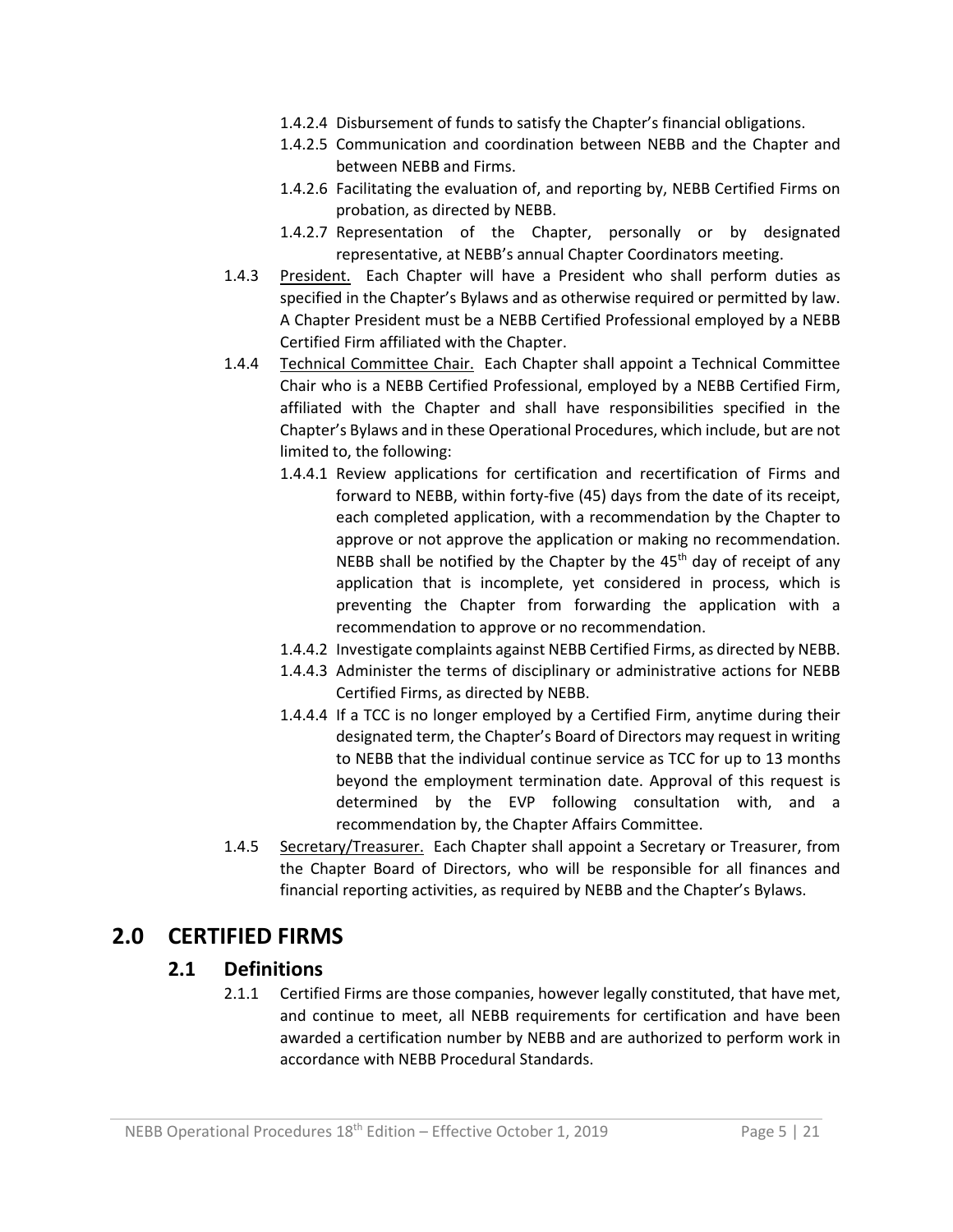2.1.2 Applicant Firms are those Firms that have applied to NEBB and are in the process of working toward certification but have not yet been awarded a certification number by NEBB.

#### <span id="page-5-0"></span>**2.2 Applicant Firm Status**

- 2.2.1 A company must establish Applicant Firm status prior to attaining NEBB Firm certification.
- 2.2.2 An Applicant Firm must become certified not later than one (1) year from the date of its initial application for certification. If the Applicant Firm does not attain certification within the one (1) year period, the company must reapply as a new Applicant Firm, paying all then current and applicable dues and fees.
- 2.2.3 Upon application and thereafter, Applicant Firms must pay NEBB and Chapter dues and fees to maintain Applicant Firm status.
- 2.2.4 Prior to achieving NEBB certification, an Applicant Firm may not:
	- 2.2.4.1 Represent, directly or indirectly, the Applicant Firm as being NEBB Certified or any Applicant Professional or Applicant Technician as holding NEBB certification or Applicant status.
		- 2.2.4.2 Use the NEBB name or logo on letterhead, business cards, brochures or other promotional materials and advertising.

#### <span id="page-5-1"></span>**2.3 Firm Certification Requirements**

- 2.3.1 An Applicant Firm must have operated continuously as a legal entity, actively engaged in the field for which it is seeking NEBB Certification, regularly providing services in one (1) or more of the disciplines in which NEBB provides certifications, for a minimum period of twelve (12) months prior to submitting an application for certification.
- 2.3.2 An Applicant Firm must submit a minimum of six (6) individual and unique letters of endorsement from architects, engineers, contractors, or commercial building owners, attesting to the Firm's reputation for integrity and business ethics, and knowledgeability in the field for which it is seeking NEBB Certification. These letters must be dated within twelve (12) months of the application date and must reference the Applicant Firm, not any Candidate or Certified Professional, and must list at least one (1) project for which the Applicant Firm provided services for the endorsing party. No more than one (1) letter may be from a contractor. NEBB and the Chapter of application reserve the right to review and communicate with any person or Firm regarding information on the background, integrity and ethics of the Applicant Firm.
- 2.3.3 An Applicant Firm must confirm in its application that it will comply with NEBB requirements for instrumentation for each discipline in which certification is sought.
- 2.3.4 The Applicant Firm must employ a Designated Certified Professional in each discipline for which Firm certification is sought. A Certified Professional may serve as the Designated Certified Professional for more than one (1) discipline, but not more than one (1) Applicant Firm, or more than one (1) office of the Firm, so long as the Professional is certified in each discipline that is applicable. The Designated Certified Professional shall be a full time, management level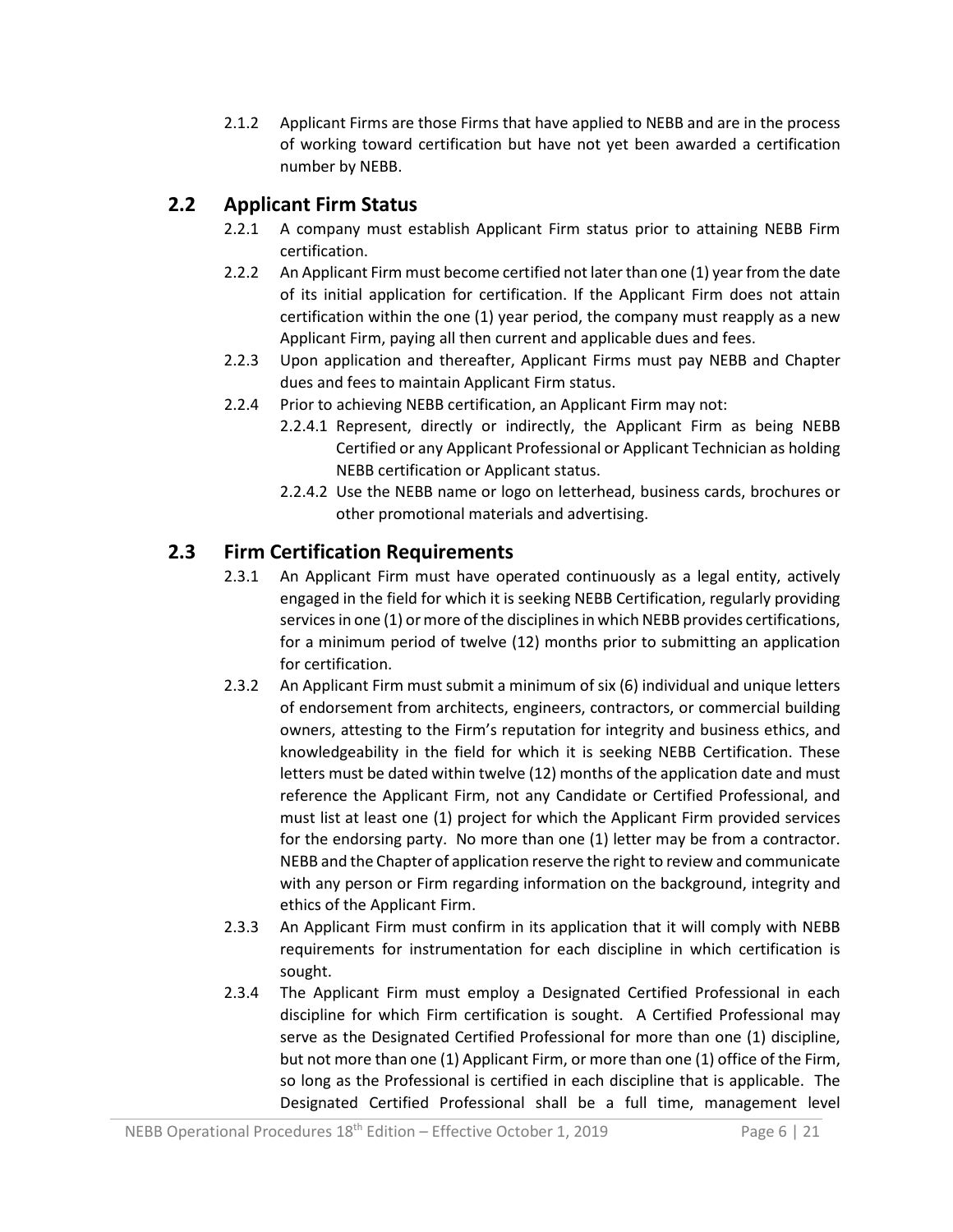employee of the Firm, located and primarily working at the Firm address listed with NEBB. NEBB defines full time employment as a minimum average of thirty (30) hours per work week. The Designated Certified Professional shall be responsible for ensuring that the NEBB Certified Firm and all other NEBB Certified Professionals and Technicians in the office the Designated Certified Professional serves perform services in accordance with all NEBB Procedural Standards and comply with these Operational Procedures.

- 2.3.5 The Applicant Firm must affiliate with and pay all NEBB fees and dues and Chapter fees and dues of their assigned NEBB Chapter. Firms affiliated with a Chapter that gives up its NEBB charter or has that charter revoked will be assigned by NEBB to Chapters geographically adjacent to the eliminated Chapter. The NEBB Board of Directors may re-assign Firm affiliations that are affected by Chapter boundary modifications.
- 2.3.6 The Applicant Firm must possess the current edition of the NEBB Procedural Standards applicable to the discipline for each certification sought.
- 2.3.7 The Applicant Firm must submit a NEBB "Agreement to Arbitrate" and "Code of Ethics," each executed by an appropriate officer or owner in the Firm authorized to bind the Firm.
- 2.3.8 An Applicant Firm's application may, but will not necessarily, be denied if an owner, partner, shareholder, Certified Professional, director or officer in the Applicant Firm has previously been decertified by NEBB or was employed in or held a similar position with a Firm previously decertified by NEBB.
- 2.3.9 NEBB certification in a given discipline is open to any Applicant Firm that meets the requirements for that NEBB discipline.

#### <span id="page-6-0"></span>**2.4 Requirements for Firm Recertification**

- 2.4.1 Fees. Annual firm recertification fees are established by the NEBB Board of Directors. A Certified Firm must pay annual fees by January 1<sup>st</sup> of each calendar year, for that calendar year. Failure to pay NEBB annual fees by January  $1^{st}$  of each calendar year will result in a late fee being assessed monthly until the invoice has been satisfied. Failure to pay annual fees, including late fees, by March 31<sup>st</sup>, will result in the automatic suspension of the Firm's certification. Failure to pay annual and late fees by June 30<sup>th</sup> will result in the automatic decertification of the Firm.
- 2.4.2 Application. A Certified Firm must apply for recertification every two years. Firm recertification applications and supporting documentation are due to NEBB for review and processing by December  $31<sup>st</sup>$  of the year preceding the stamp expiration date. Resolution of any errors or omissions of the Firm recertification package must be resolved by March  $31<sup>st</sup>$  or suspension procedures will apply per section 4.5.2 of these Operational Procedures. Failure to submit the firm recertification application to NEBB by January  $1<sup>st</sup>$  will result in late fees being assessed monthly until the complete package has been submitted. Firm recertification packages received by NEBB, from the Chapter, with a recommendation for recertification after January  $1<sup>st</sup>$  may result in delays in the Firm receiving updated stamps and certificates by the March  $31<sup>st</sup>$  expiration date shown on stamps and certificates.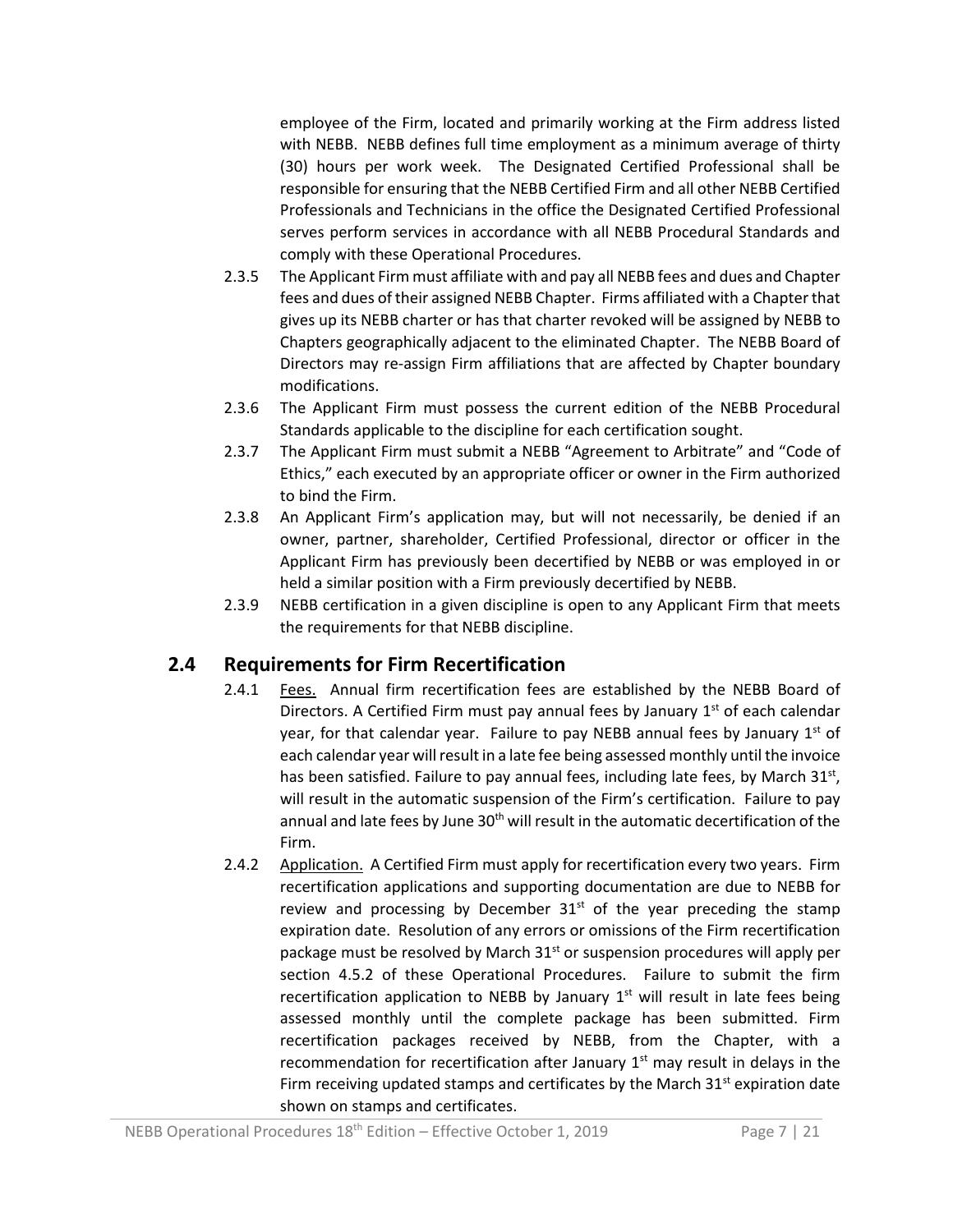- 2.4.3 In connection with each recertification application, the NEBB Chapter to which a Firm is assigned shall verify continued compliance with NEBB certification requirements for the subject Firm, as follows:
	- 2.4.3.1 The Certified Firm must confirm in writing that, for each Discipline in which the Firm is certified, its Designated NEBB Certified Professional remains employed at the Firm. The Designated Certified Professional shall be a full time, management level employee of the Firm, located and primarily working at the Firm address listed with NEBB. NEBB defines full time employment as a minimum average of thirty (30) hours per work week. The Designated Certified Professional shall be responsible for ensuring that the Certified Firm and all other Certified Professionals and Technicians in the office the Designated Certified Professional serves perform services in accordance with all NEBB Procedural Standards and comply with these Operational Procedures.
	- 2.4.3.2 The Certified Firm must continue to meet the instrument requirements of the Procedural Standards for each discipline certification it holds.
	- 2.4.3.3 The Certified Firm shall submit a re-executed "Code of Ethics" and "Agreement to Arbitrate" as part of the recertification application, signed by an appropriate officer or owner in the Firm authorized to bind the Firm.
- 2.4.4 The Certified Firm's Designated Certified Professional will acknowledge reading and being bound by the current edition of NEBB's Bylaws, Operational Procedures, Procedural Standards and other governing documents by separate signature in the Firm's recertification application.
- 2.4.5 From each Certified Firm at least one (1) employee in a management position, preferably the Designated Certification Professional, shall attend a NEBB Chapter recertification seminar annually. Certified Firms located outside of North America are encouraged to participate in NEBB Chapter recertification seminars but are exempted from this requirement.

#### <span id="page-7-0"></span>**2.5 Requirements for Firms with Multiple Offices**

- 2.5.1 Certification by NEBB of one (1) or more offices of a Certified Firm, each in accordance with 2.5.2, does not constitute certification of other offices of the Firm, for which there has not been full compliance with 2.5.2. NEBB certified services performed by the certified office must be done in accordance with the applicable NEBB discipline Procedural Standard.
- 2.5.2 After the certification of the first office of a Certified Firm, any other office of the Certified Firm that is publicly held out or promoted as an office through which NEBB certified services are performed must comply with the following requirements:
	- 2.5.2.1 For each NEBB discipline as to which an office is publicly held out or promoted as providing NEBB services, a NEBB Designated Certified Professional (as established in these Operational Procedures) must be employed in a full-time management level position and primarily serve the office. The same Professional certified in more than one (1) discipline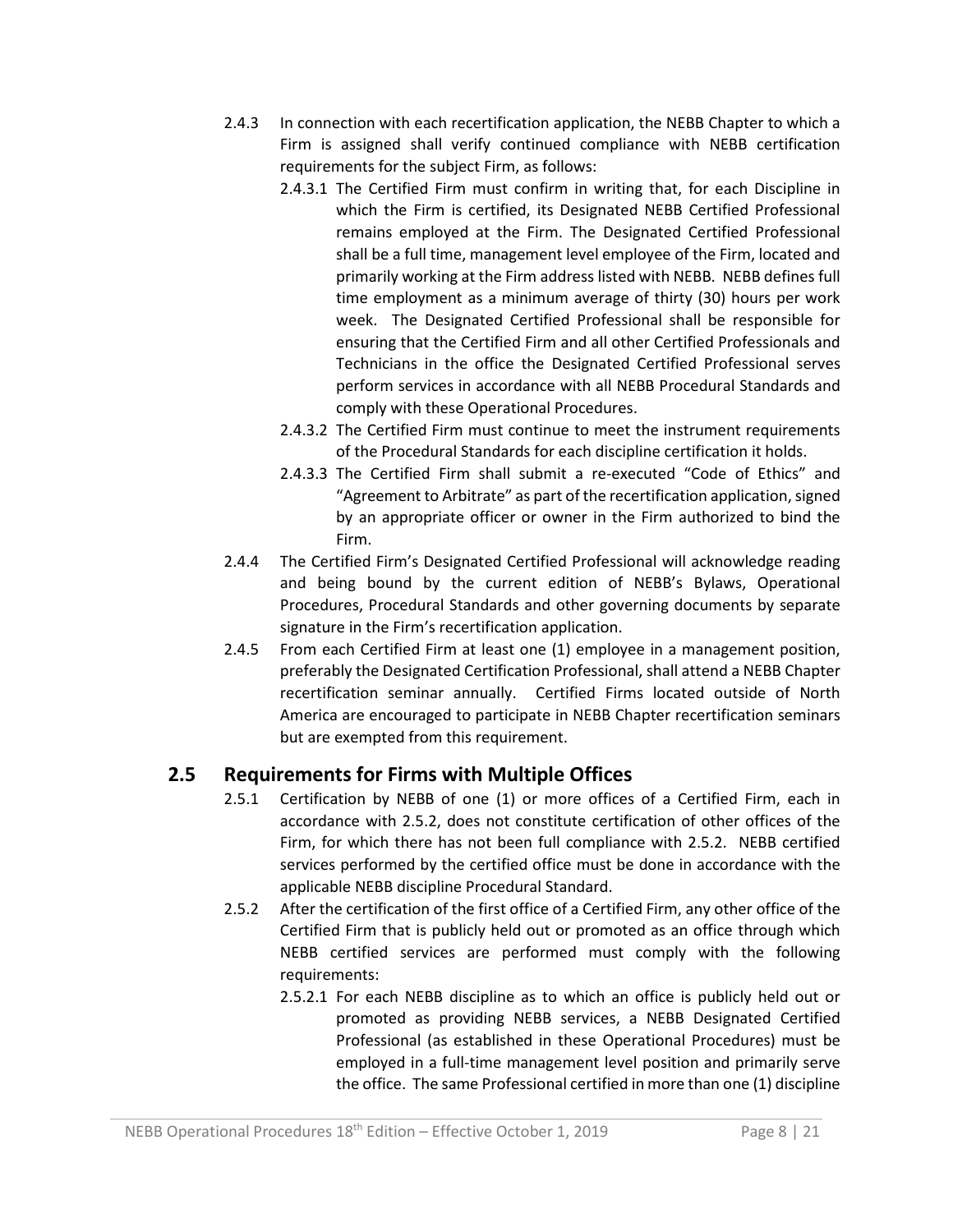may satisfy this requirement for the disciplines in which the Professional is certified.

- 2.5.2.2 Each office must comply with the instrumentation requirements set forth in the applicable Procedural Standards for each discipline as to which an office is publicly held out or promoted as providing NEBB services.
- 2.5.2.3 Each office must affiliate with the NEBB Chapter having jurisdiction in the geographical area in which the office is located, including payment of Chapter and NEBB dues and fees.
- 2.5.2.4 Additional offices are not required to be in business for a year and are not required to submit letters of endorsement in order to become certified.
- 2.5.3 Certified Firms found to be holding out or promoting an additional office without complying with the letter and spirit of the requirements of 2.5 will be subject to Administrative or Disciplinary Actions by NEBB, including Decertification.

## <span id="page-8-0"></span>**2.6 Certified Stamp Usage**

- 2.6.1 A stamp and certificate that are the property of NEBB shall be issued to a Certified Firm with the Certified Professionals name included. The stamp/certificate is to be used for certifying work performed in accordance with NEBB Procedural Standards, by a Certified Professional, while employed by a Certified Firm, for that Certified Firm. A Certified Professional may only perform work or advertise the ability to perform work in accordance with the NEBB Procedural Standards at one (1) Certified Firm. Certified Professionals shall register with NEBB the Certified Firm for which they are employed, and not perform these duties at any other NEBB Certified Firm until all appropriate transfer paperwork has been completed, previous Firm stamps returned, and new Firm stamps and certificates issued.
- 2.6.2 The proper use, management and safekeeping of NEBB certification stamps are the responsibility of the Certified Firm to whom they are issued. In particular, but without limitation:
	- 2.6.2.1 A Certified Firm shall return all NEBB stamps to NEBB within fifteen (15) days of suspension or decertification.
	- 2.6.2.2 Paper Certified Report: For manual certifications, the ink stamp issued by NEBB to the Certified Firm with an original signature or ink signature stamp of the Certified Professional shall be applied to the certification page of a NEBB report. The signature and date shall not obscure the Certified Professional's name or Certified Firm's number in the stamp.
	- 2.6.2.3 Electronic Certified Report: An electronic version of the NEBB-issued stamp (digital representation) shall be applied to the certification page of a NEBB report in electronic form, along with an electronic version of the Certified Professional's signature. This allows the Certified Professional while employed by the Certified Firm to affix a computer-generated stamp and an electronic signature to a NEBB report in electronic form.
	- 2.6.2.4 Stamp Security: Certified Firms shall take appropriate measures to ensure security of their ink stamp, electronic stamp, ink signature stamp, and electronic signature. The security and use of ink stamp, electronic stamp,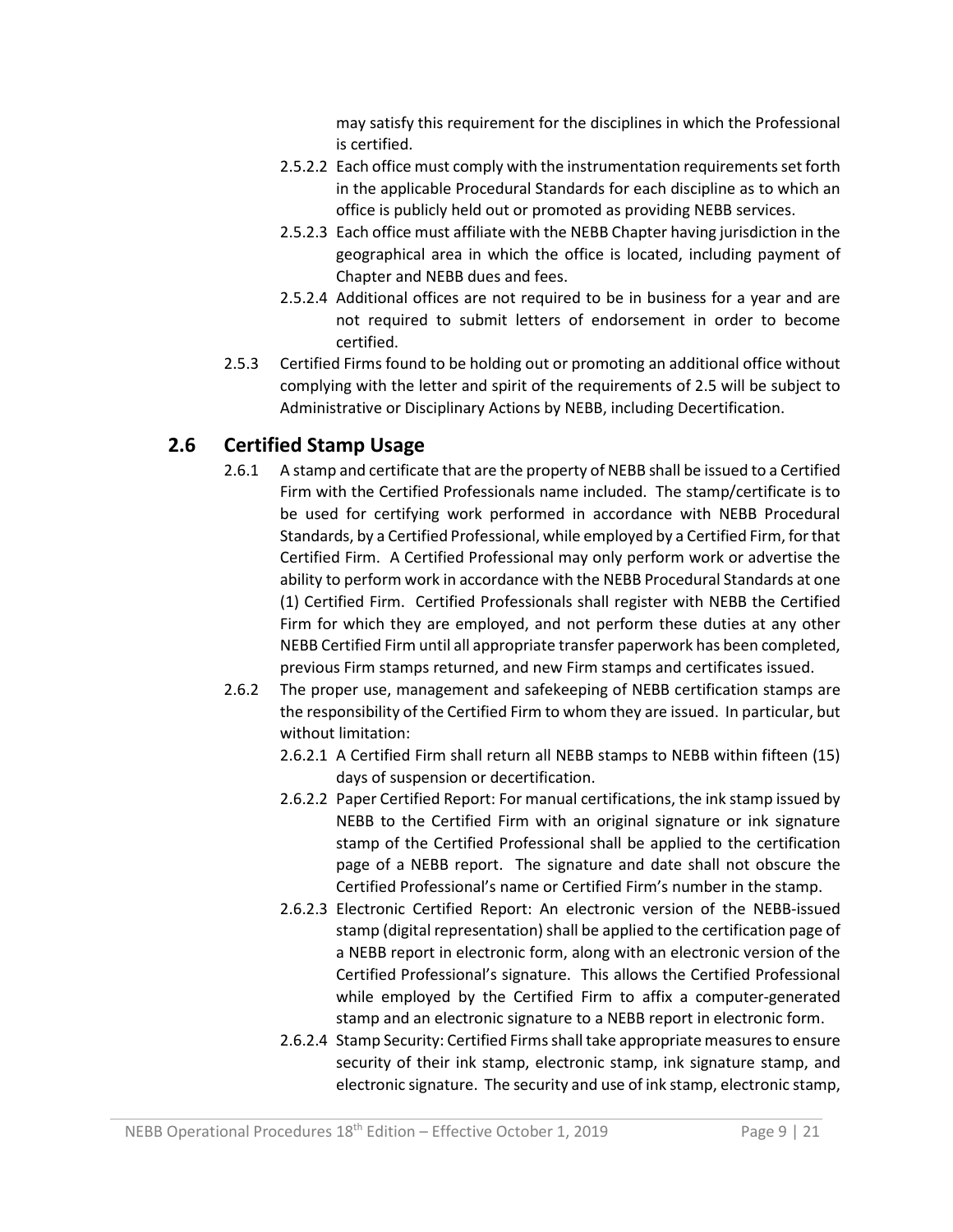ink signature stamp, or electronic signature are the responsibility of the Certified Firm.

#### <span id="page-9-0"></span>**2.7 Loss of Rights**

- 2.7.1 The Certified Firm will report any change in Certified Professional and/or Certified Technician employment to the NEBB Chapter and to NEBB within fifteen (15) days of a change in employment status.
- 2.7.2 Certified Professionals and Certified Technicians will have to apply for a certification transfer from one (1) Certified Firm to another Certified Firm or Applicant Firm. The Certified Professional and/or Certified Technician and the Certified/Applicant Firm shall submit a certification transfer application and pay a transfer fee within thirty (30) days of the change. The certification transfer will not be official until approved by NEBB. The Certified Professional and/or Certified Technician will be unable to perform work in accordance with NEBB Procedural Standards during the certification transfer process and will be reinstated only when the transfer is approved by NEBB.
- 2.7.3 A Certified Professional and/or Certified Technician not employed by a Certified Firm is unable to perform work in accordance with NEBB Procedural Standards.
- 2.7.4 A Certified Firm cannot publish or claim the Certified Professional's and/or Certified Technician's NEBB certification until the Certified Professional's and/or Certified Technician's transfer application has been approved by NEBB.
- 2.7.5 Failure of any NEBB Certified Professional and/or Certified Technician or Certified Firm to comply with the above requirements may result in Administrative or Disciplinary Actions which could include, but are not limited to, Continuing Education requirements, Probation, Mentoring, NEBB Administrative Charges, Decertification, and Termination for the Certified Professional and/or Certified Technician and Certified Firm in the manner prescribed in these Operational Procedures.

## <span id="page-9-2"></span><span id="page-9-1"></span>**3.0 CERTIFIED INDIVIDUALS (PROFESSIONALS AND TECHNICIANS)**

#### **3.1 Definitions**

- 3.1.1 Certified Professionals and Certified Technicians are Certified Individuals who have met, and continue to meet, all NEBB requirements for certification and have been awarded a certification number by NEBB. Certified Professionals and Technicians may only perform work or advertise the ability to perform work in accordance with the NEBB Procedural Standards when employed with a Certified Firm.
- 3.1.2 Applicant individuals are those individuals that have applied to NEBB and are in the process of working towards certification but have not yet been awarded a certification number by NEBB.

#### <span id="page-9-3"></span>**3.2 Applicant Individual Status**

3.2.1 An individual must establish Applicant status prior to attaining NEBB Certified Professional or Technician certification.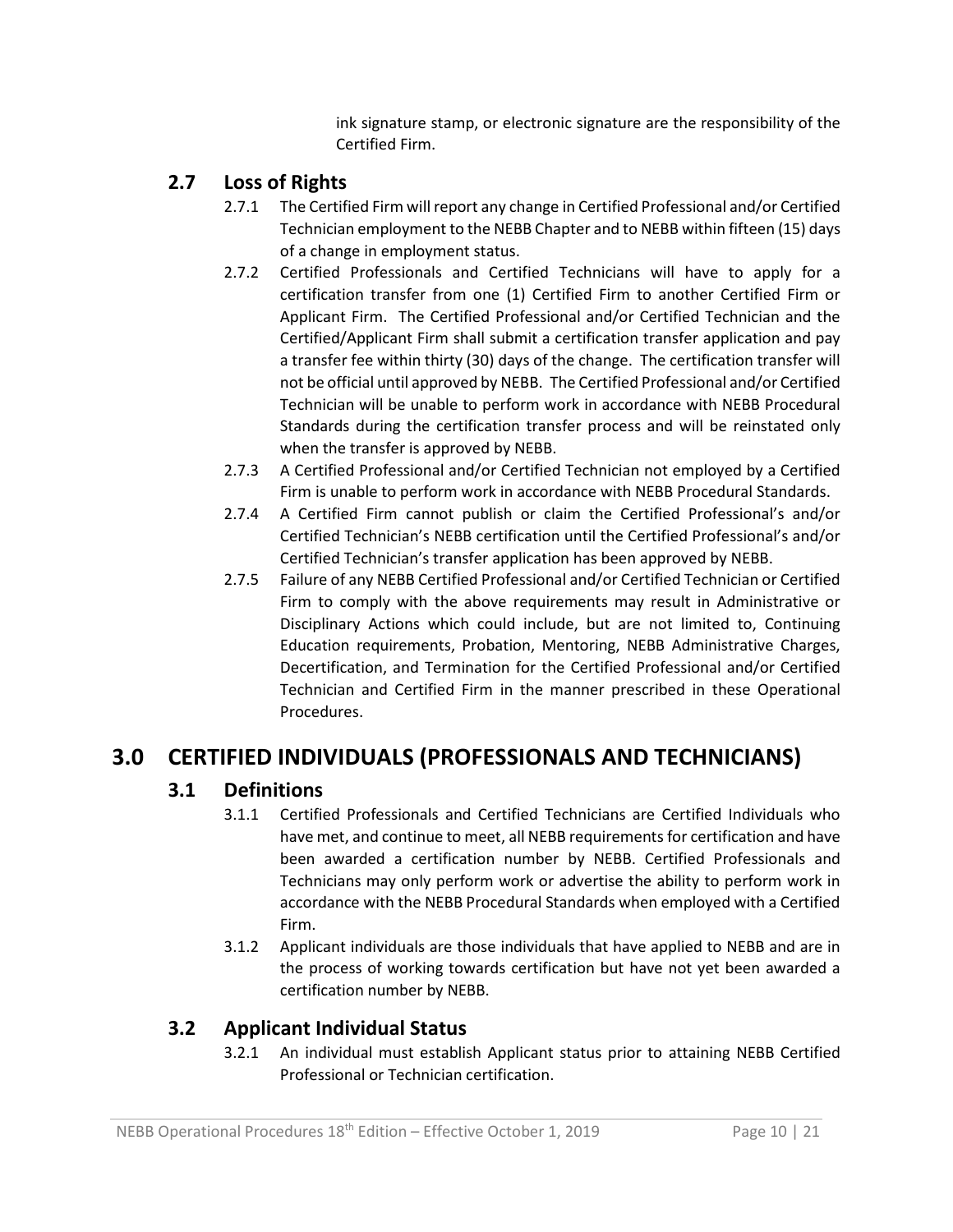- 3.2.2 An individual Applicant shall meet the pre-requisites and minimum work experience and education, as set by NEBB, for the discipline in which they are applying for.
- 3.2.3 An individual's application may, but will not necessarily, be denied if the individual that is applying has previously been decertified by NEBB or was employed in or held a position with a Firm previously decertified by NEBB.
- 3.2.4 An individual Applicant must become certified not later than three (3) years from the date of candidacy application approval. Those candidates not successful during the three (3) year period may reapply after a one (1) year wait period, in which additional training and experience shall be acquired.
- 3.2.5 Upon application and thereafter, individual Applicants must pay NEBB dues and fees to maintain individual applicant status.
- 3.2.6 Prior to achieving NEBB certification, an individual Applicant may not:
	- 3.2.6.1 Represent, directly or indirectly, the individual Applicant as being NEBB certified.
		- 3.2.6.2 Use the NEBB name or logo on letterhead, business cards, brochures or other promotional materials and advertising.

#### <span id="page-10-0"></span>**3.3 Individual Certification Requirements**

- 3.3.1 An individual Applicant shall demonstrate proficiency in the Applicant's chosen discipline(s) by passing written and practical exams, as specified and administered from time to time by NEBB directly or through its Chapters.
- 3.3.2 An individual Applicant must submit an executed NEBB "Code of Ethics" and "Agreement to Arbitrate" with the Certification application.
- 3.3.3 An individual Applicant must agree to abide by and support NEBB's governing documents and Procedural Standards.
- 3.3.4 A Certified Firm cannot publish or claim a Certified Professional's and/or Certified Technician's NEBB Certification until the Certified Professional's and/or Certified Technician's application for Certification has been approved by NEBB

#### <span id="page-10-1"></span>**3.4 Requirements for Certified Individuals Recertification**

- 3.4.1 Fees. Annual Certified Individual recertification fees are established by the NEBB Board of Directors. The Certified Individual is responsible to ensure that their annual fees are paid by January  $1<sup>st</sup>$  of each calendar year, for that calendar year. Failure to pay NEBB annual fees by January  $1<sup>st</sup>$  of each calendar year will result in a late fee being assessed monthly until the invoice has been satisfied. Failure to pay annual fees, including late fees, by March  $31<sup>st</sup>$ , will result in the automatic suspension of the individual's certification. Failure to pay annual and late fees by June 30<sup>th</sup> will result in the automatic decertification of the individual.
- 3.4.2 Application. A Certified Individual must submit a recertification application to NEBB by January  $1<sup>st</sup>$  every two years. Failure to submit the recertification application to NEBB by January  $1<sup>st</sup>$  will result in a late fee being assessed monthly until the recertification application has been submitted and approved by NEBB. Failure to submit the Recertification application by March  $31<sup>st</sup>$ , will result in the automatic suspension of the individual's certification. Failure to submit the recertification application by June 30<sup>th</sup> will result in the automatic decertification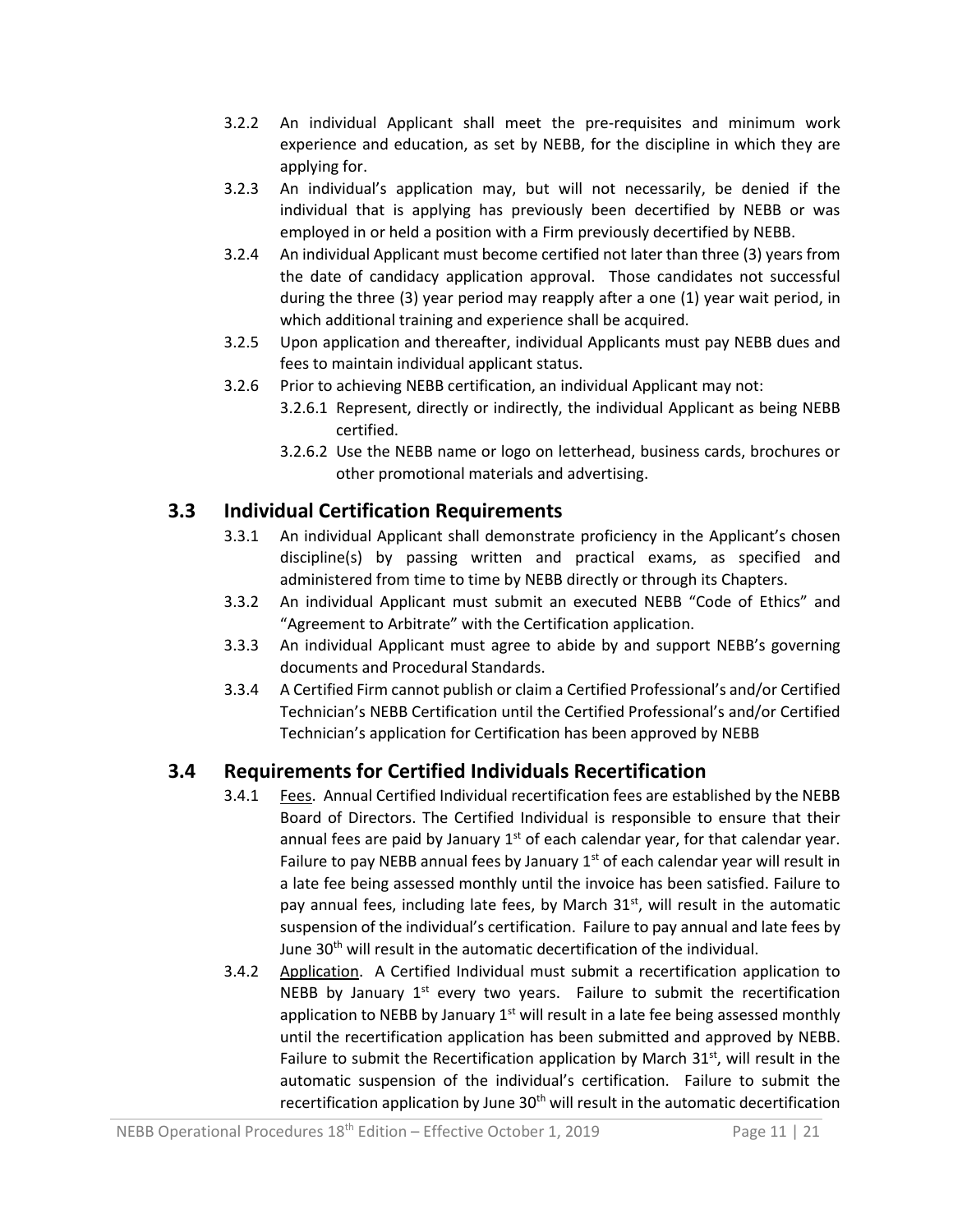of the individual. In order to maintain certification, each Certified Professional and Certified Technician is required to submit an application for recertification every two years and successfully complete continuing education in the two years preceding application for recertification. A successful completion certificate shall be submitted with the application for recertification.

- 3.4.3 Chapters with members located outside of the continental United States may submit a request on behalf of their members to the Executive Vice President for approval of continuing education hours for any other industry education seminar or training. The Executive Vice President shall consult with the appropriate technical committee for the continuing education hours being requested, based upon the discipline(s) for which the Certified Individual is seeking alternative education. In all cases of approved alternative education, a successful completion certificate shall be submitted with the application for recertification.
- 3.4.4 Each NEBB Certified Individual is required to sign and submit the "Code of Ethics" and "Agreement to Arbitrate" as part of the application for recertification.
- 3.4.5 Each NEBB Certified Individual is required to acknowledge in the application for recertification reading and being bound by NEBB's current Bylaws, Operational Procedures and Procedural Standards.

## <span id="page-11-1"></span><span id="page-11-0"></span>**4.0 ADMINSTRATIVE GUIDELINES**

#### **4.1 NEBB Stamps and Certificates**

- 4.1.1 NEBB issues certificates to Certified Firms, and Certified Professionals, and Certified Technicians.
- 4.1.2 NEBB issues a stamp(s) in the applicable NEBB discipline to Certified Firms for certifying work performed in accordance with NEBB Procedural Standards. The stamp bears the title of the applicable discipline, the name of the Certified Firm and the name of the Certified Professional employed by the Certified Firm. Each stamp bears an expiration date that coincides with the date of the Firm's biennial recertification. Certified Technicians do not receive a NEBB stamp.
- 4.1.3 Each stamp is discipline, Firm and Professional specific. A NEBB stamp may not be used to validate work in a discipline other than the one (1) embossed on the stamp itself or for Firm's or Professional's not embossed on the stamp.
- 4.1.4 Obsolete or expired stamps may not be used for any purpose.
- 4.1.5 NEBB Certification Stamps are the property of NEBB and must be returned to NEBB upon demand. The stamp cannot be used by the Certified Firm whose name it bears without the consent of the Certified Professional whose name it bears. The stamp cannot be used by the Certified Professional without the consent of the Certified Firm whose name it bears.

## <span id="page-11-2"></span>**4.2 Required Limitations for Disclosure of Information**

- 4.2.1 Certification of Certified Firms and Certified Individuals with respect to a specified NEBB discipline shall be updated and electronically published by NEBB on the NEBB.org website no later than the last day of each month. Certification status shall be listed as "Certified", "Suspended", "Decertified" or "Terminated".
- 4.2.2 NEBB Main office may verify and/or disclose the following information: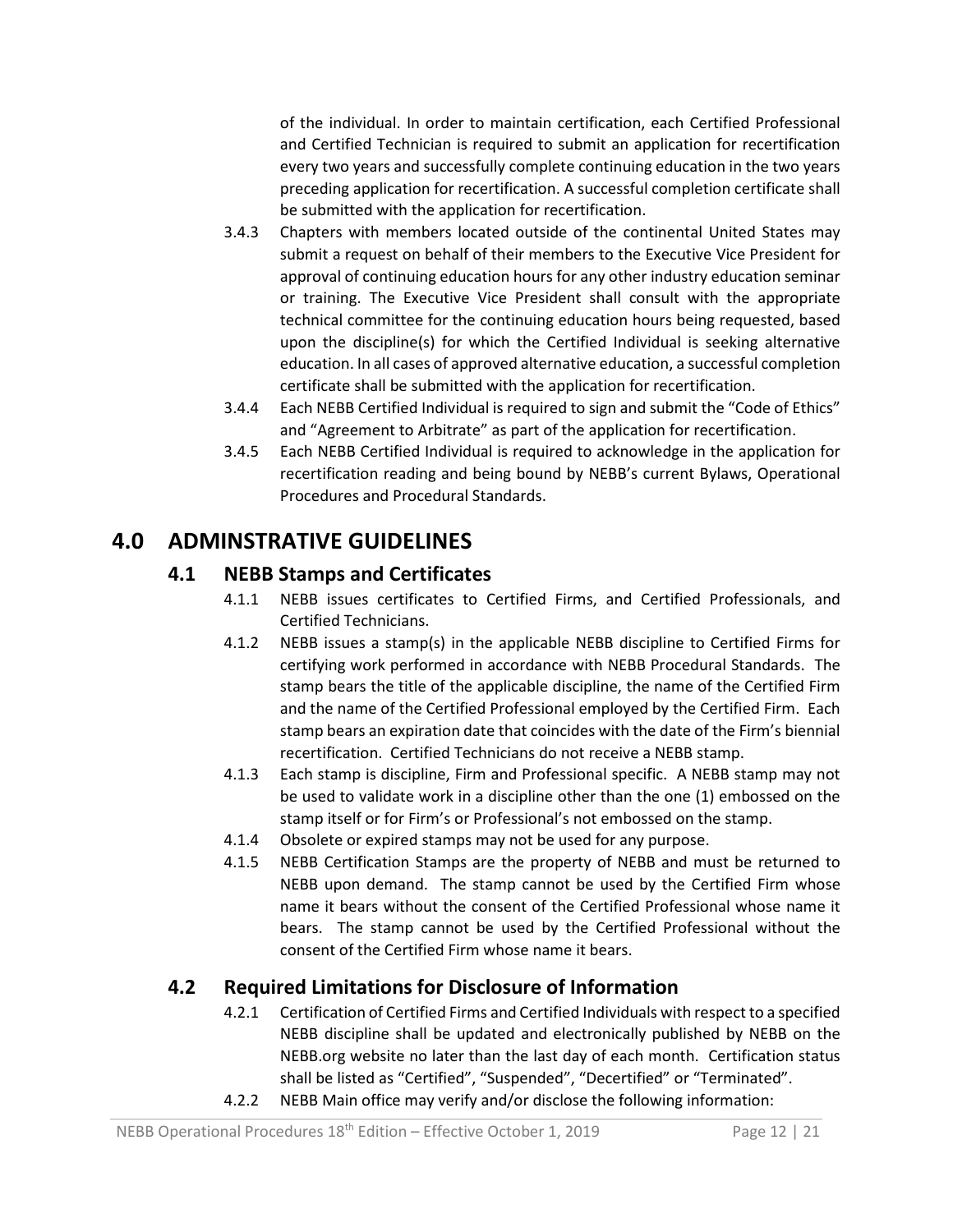- 4.2.2.1 A Firm or Individual's application for becoming NEBB Certified is Pending and the NEBB discipline that is the subject of the application.
- 4.2.2.2 A Firm or Individual's certification is Suspended, Decertified, or Terminated. The cause or action leading to the Suspension, Decertification or Termination may not be disclosed.
- 4.2.3 NEBB shall not be liable for any damage a Firm or Individual may suffer because a certification has been Suspended, Decertified or Terminated and certification status has been published.

#### <span id="page-12-0"></span>**4.3 Purchase or Acquisition of a NEBB Certified Firm**

- 4.3.1 A Certified Firm seeking to transfer NEBB Certified Status through a purchase, acquisition, merger, divestiture, spinoff or other transfer of ownership or control, must submit an application to NEBB for approval and comply with the certification requirements of this section.
- 4.3.2 NEBB may approve NEBB Certified status for a newly created or controlled Firm if NEBB determines that the new Firm, including any Firm absorbing an existing Certified Firm, satisfies the certification requirements of this section.
- 4.3.3 A Certified Firm may transfer its NEBB affiliation through a transfer of the Firm or that portion of the company's overall operations which perform NEBB Certified work.
- 4.3.4 NEBB may grant certified status to a Firm that seeks, through transfer to it, such status, so long as the new Firm satisfies the requirements of this section, and NEBB determines that the Firm's proposed management team has had recent and significant experience with managing and providing NEBB certified services to clients in the NEBB Discipline(s) for which the Firm seeks certification.
- 4.3.5 Certification Requirements of this section:
	- 4.3.5.1 Transferring Firm and Certified Professional(s) are in good standing with NEBB.
	- 4.3.5.2 Transferring Firm and new or acquiring Firm make application and pay all required fees.
	- 4.3.5.3 The new or acquiring Firm undertakes to comply with and is in compliance with NEBB requirements for instrumentation for each discipline in which certification is sought.
	- 4.3.5.4 The new or acquiring Firm will employ a Designated Certified Professional (as established in Section 2.4.3.1) in each discipline for which Firm certification is sought.
	- 4.3.5.5 The new or acquiring Firm will Affiliate with and pay all NEBB fees and dues and Chapter fees and dues of their assigned NEBB Chapter.
	- 4.3.5.6 The new or acquiring Firm will possess the current edition of the NEBB Procedural Standards applicable to the discipline for each certification sought.
	- 4.3.5.7 The new or acquiring Firm will submit a NEBB "Agreement to Arbitrate" and "Code of Ethics," each executed by an appropriate officer or owner in the Firm authorized to bind the Firm.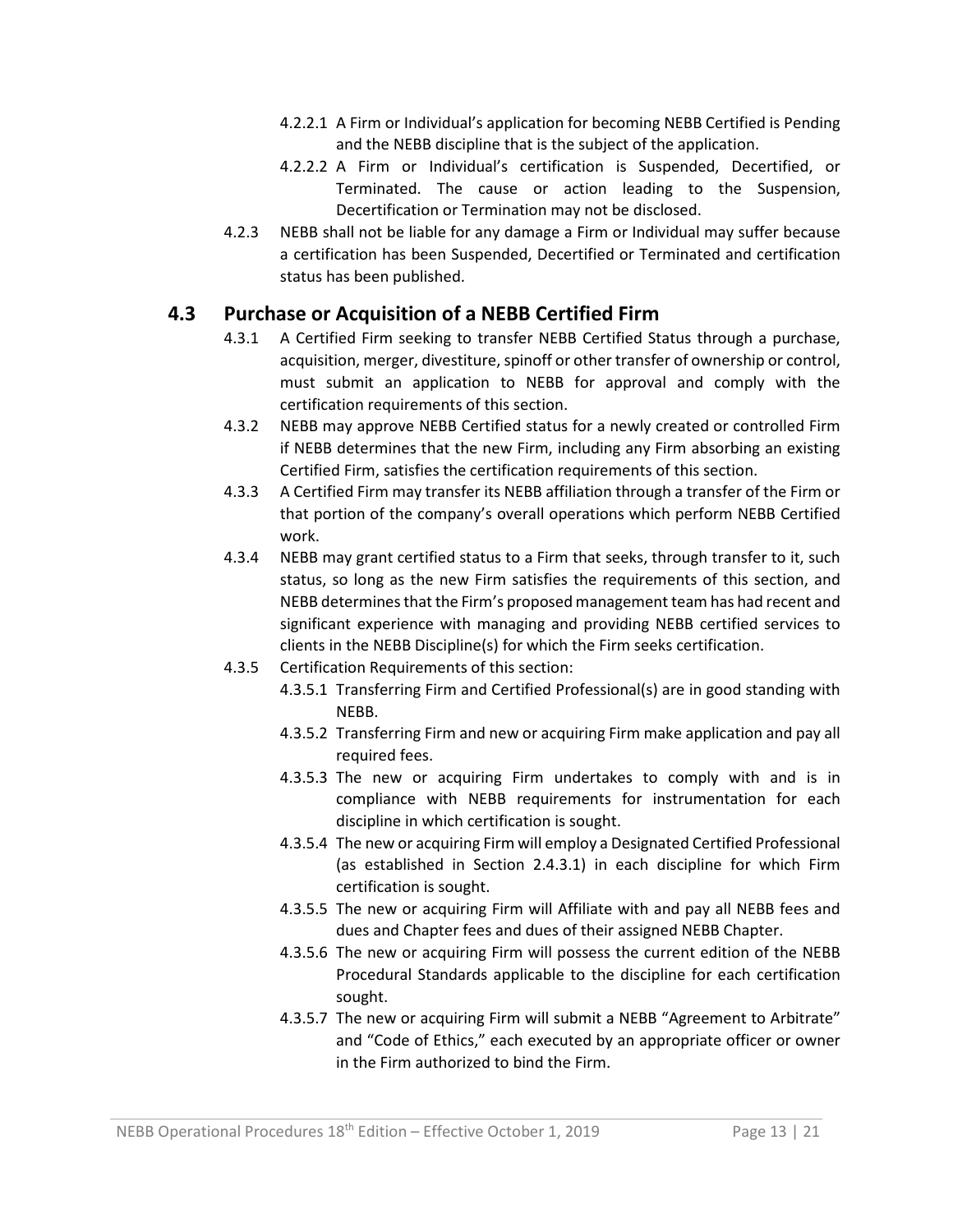#### <span id="page-13-0"></span>**4.4 Certificate and Stamp Name Variants and DBAs**

- 4.4.1 NEBB issues certificates and certification stamps to Certified Firms in the company name recorded on the application for certification as confirmed by accompanying documents of incorporation. A Certified Firm, or an additional Certified Office of a Certified Firm, may request NEBB issue its certificates and stamps in a name variant (aka DBA- "doing business as") other than the name listed on the Certified Firm's application provided the following considerations are met.
- 4.4.2 A Certified Firm or Certified Office of a Certified Firm seeking a name change and DBA name recognition by NEBB will be subject to the state or local government registration requirements with additional considerations intended to protect NEBB's reputation. NEBB will not recognize a DBA regardless of the local jurisdiction determination if it may be construed by NEBB the Certified Firm or Certified Office of the Certified Firm intends to mislead the public as to the true ownership of the Certified Firm and/or additional Certified Office of the Certified Firm no matter whether as an intended or unintended consequence of the action.
- 4.4.3 A Certified Firm may request, and NEBB may issue certificates and stamps in a name variant without a state or local jurisdiction filing provided the name has obvious continuity with the registered name on the Firm's application for certification. Examples of this include reducing the Firm name to an acronym or an abbreviation of the registered name of a corporation.
- 4.4.4 Firms with multiple offices may request and NEBB may issue certificates and stamps in a name variant for the Certified Firm or Certified Office of the Certified Firm without a state or local jurisdiction filing provided the name has obvious continuity with the registered name on the Firm's application for certification. Examples of this include the addition of the geographical region or locale in which the additional office is located and where the primary work activities of that Certified Office are located.
- 4.4.5 NEBB recognizes the marketing needs of its affiliate Certified Firms and that they may benefit from having the certificate and stamp name changed from the originally filed applications for certification. However, NEBB is not required to approve such requests nor does the approval of such requests relieve a Certified Firm of any standard of conduct or code of ethic requirements in the conduct of their business activities.
- 4.4.6 NEBB explicitly reserves the right to deny a request by a Firm to use a name variant or DBA and NEBB will revoke any name variants or DBAs previously approved if it is shown there were motives considered prejudicial to the best interest of NEBB. Continuity of ownership must be shown by the Certified Firm to NEBB throughout the process of issuing a name variant or DBA.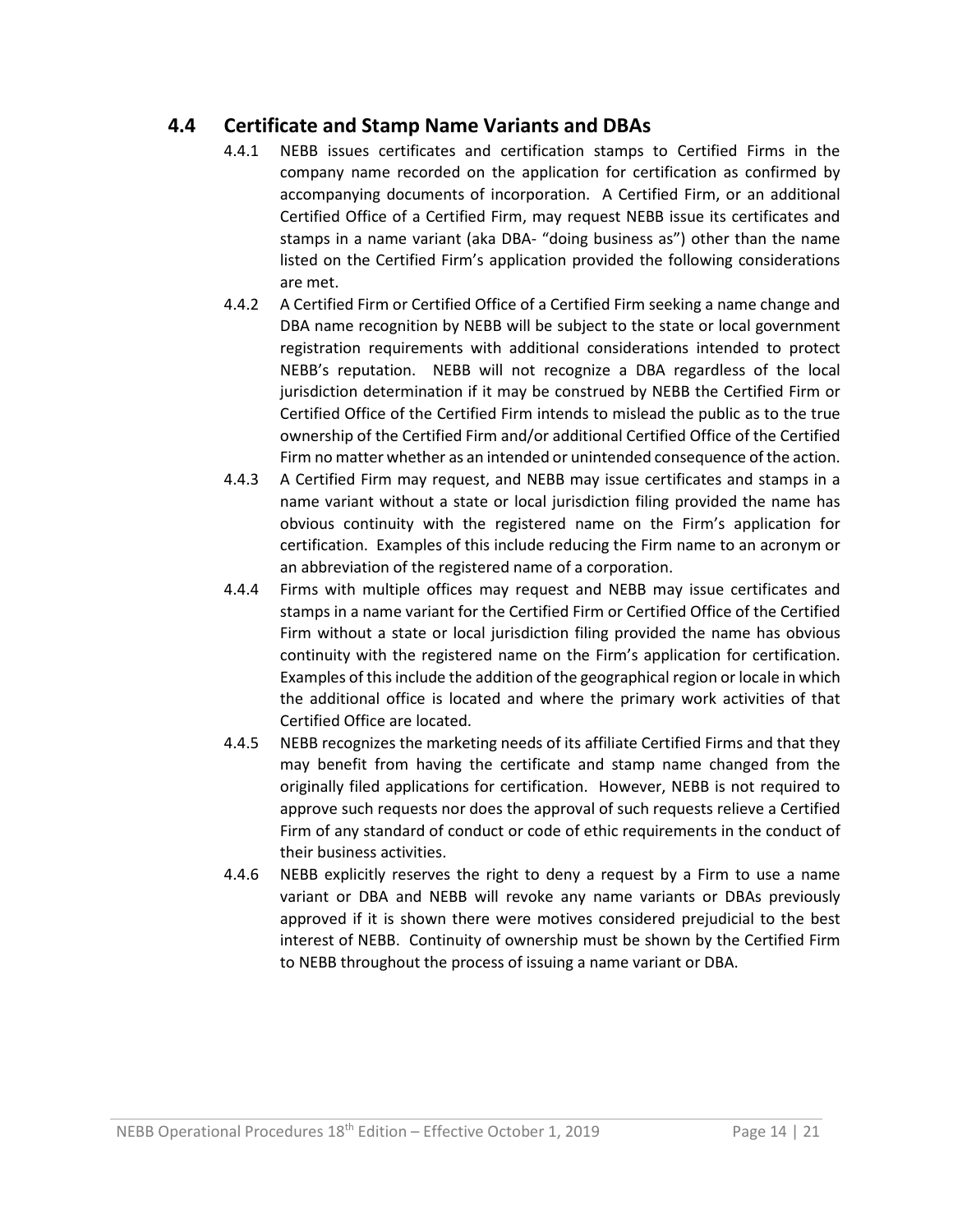## <span id="page-14-1"></span><span id="page-14-0"></span>**5.0 COMPLIANCE AND ENFORCEMENT**

#### **5.1 Definitions**

- 5.1.1 Administrative Action Period. A time period imposed by the NEBB Executive Vice President, to take actions prescribed to come into compliance with NEBB Procedural Standards, Operational Procedures, and policies.
- 5.1.2 Mentoring. NEBB-approved entities working with Certified Firms and/or Certified Individual's to monitor and enhance compliance with NEBB Procedural Standards, Operational Procedures, and policies.
- 5.1.3 NEBB Administrative Charges. Charges imposed by the NEBB Board of Directors related to the administrative costs associated with the investigation, implementation, and completion of a compliance or enforcement action.
- 5.1.4 Probation Period. A period of time imposed by NEBB on Certified Firms, Certified Professional's or Certified Technician's where those parties are authorized to provide NEBB certified services to allow the Certified Firm to demonstrate the ability to comply with NEBB Procedural Standards, Operational Procedures and requirements. NEBB Probation Periods shall be administered by the NEBB Board of Directors.
- 5.1.5 Suspension. A defined period of time when a Certified Firm or Certified Individual is not authorized to perform NEBB certified services, represent that NEBB certified services are being performed, or claim any NEBB association or status.
- 5.1.6 Decertification. The loss of NEBB Certified status, which cannot be changed except by application for a new certification in the manner and to the extent provided by these Operational Procedures.
- 5.1.7 Termination. When a NEBB certification has been terminated, that Firm or Individual will never be allowed to re-apply for NEBB Certification.

#### <span id="page-14-2"></span>**5.2 Compliance**

5.2.1 A Certified Firm or Certified Individual that does not perform in accordance with all applicable NEBB Procedural Standards, Operational Procedures, NEBB Bylaws and other policies is subject to Administrative or Disciplinary Actions that may include, but are not limited to, the following: Mentoring, Probation, NEBB administrative charges, Suspension, Decertification or Termination.

#### <span id="page-14-3"></span>**5.3 Administrative Actions**

5.3.1 Following consultation with the Chapter Affairs Committee, the NEBB Executive Vice President (NEBB EVP) may prescribe continuing education and/or mentoring actions for Certified Firms and/or Certified Individuals. Administrative Actions are subject to appeal by the affected Firms, Professionals or Technicians to the Executive/Finance Committee.

#### <span id="page-14-4"></span>**5.4 Disciplinary Actions**

5.4.1 Disciplinary Actions that include NEBB administrative charges, Probation, Suspension, Decertification or Termination can only be imposed by the NEBB Board of Directors.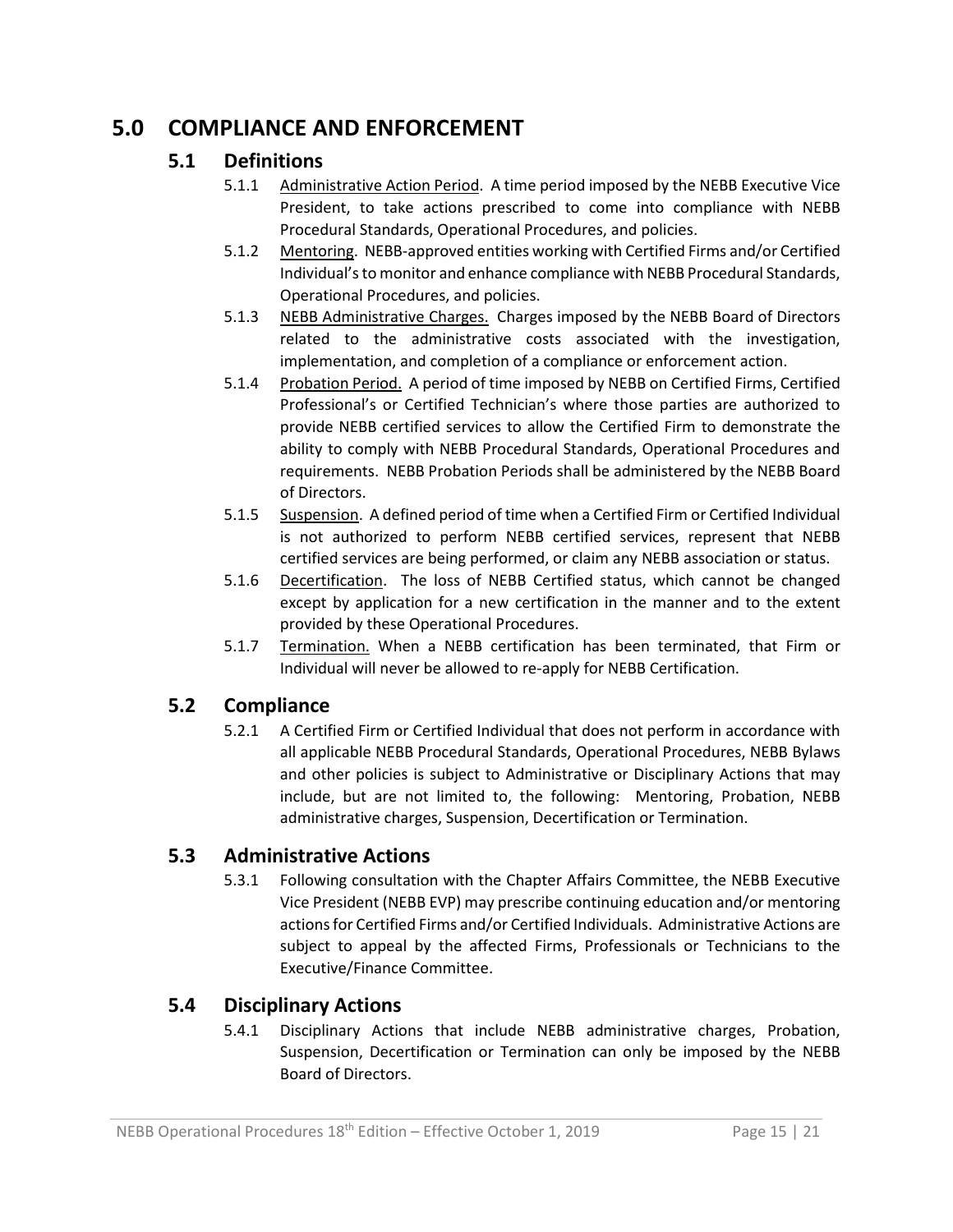#### <span id="page-15-0"></span>**5.5 Suspension**

- 5.5.1 A Certified Firm's or Certified Individual's certification in a discipline will automatically be suspended when the Certified Firm or Certified Individual no longer meets NEBB's certification requirements for the discipline. Certification in a discipline is automatically terminated after a one (1) year suspension, unless an extension of the suspension is granted by the NEBB Board of Directors at its sole discretion. A request for an extension to a one (1) year suspension must be submitted in writing to the NEBB EVP and received not later than forty-five (45) days prior to the conclusion of the Firm's suspension.
- 5.5.2 A Certified Firm's or Certified Individual's failure to pay all required NEBB and Chapter fees, including late fees and meet all other applicable recertification requirements on or before March 31<sup>st</sup> will result in suspension in all NEBB disciplines. An extension of this deadline may be granted by the NEBB Board of Directors at its sole discretion if the request for an extension is submitted to the NEBB EVP and received not less than forty-five (45) days prior to the suspension deadline. Requests received less than forty-five (45) days prior to the suspension deadline will not be considered.
	- 5.5.2.1 The certification of a Certified Firm that fails to employ a Designated NEBB Certified Professional shall be immediately suspended in the relevant NEBB discipline(s). For project(s) in progress and requiring NEBB certification, the suspended Firm shall secure the services of another NEBB Certified firm to complete the project, unless the Firm timely employs another Designated NEBB Certified Professional in the relevant NEBB discipline.
	- 5.5.2.2 Except as provided in 5.5.2.1, a Certified Firm that has lost the services of a Designated NEBB Certified Professional in a NEBB discipline shall not perform work as a NEBB Certified Firm in that discipline until the Firm is reinstated by NEBB.
- 5.5.3 Certified Firms or Certified Individuals that have had their certification suspended in a discipline may not perform work as a NEBB Certified Firm or Certified Individual, in that discipline, or in any way represent themselves or the work that they are performing as being NEBB Certified in that discipline.
- 5.5.4 Firms or Individuals that misrepresent their status while suspended may be subject to Administrative or Disciplinary Actions, including Decertification in all disciplines in accordance with these Operational Procedures.
- 5.5.5 Reinstatement. A Certified Firm or Certified Individual that has their certification suspended in a discipline shall be reinstated if confirmation is sent from NEBB and/or its Chapter stating that all certification requirements were met as specified by these Operational Procedures, including payment of the reinstatement fee if required. Eligibility for reinstatement is not sufficient; confirmation of having met the Certified Firm or Certified Individual's certification requirements is required. Requests for reinstatement must be submitted to the NEBB EVP, along with all pertinent documentation, not less than ten (10) business days prior to the conclusion of the Firm's suspension period.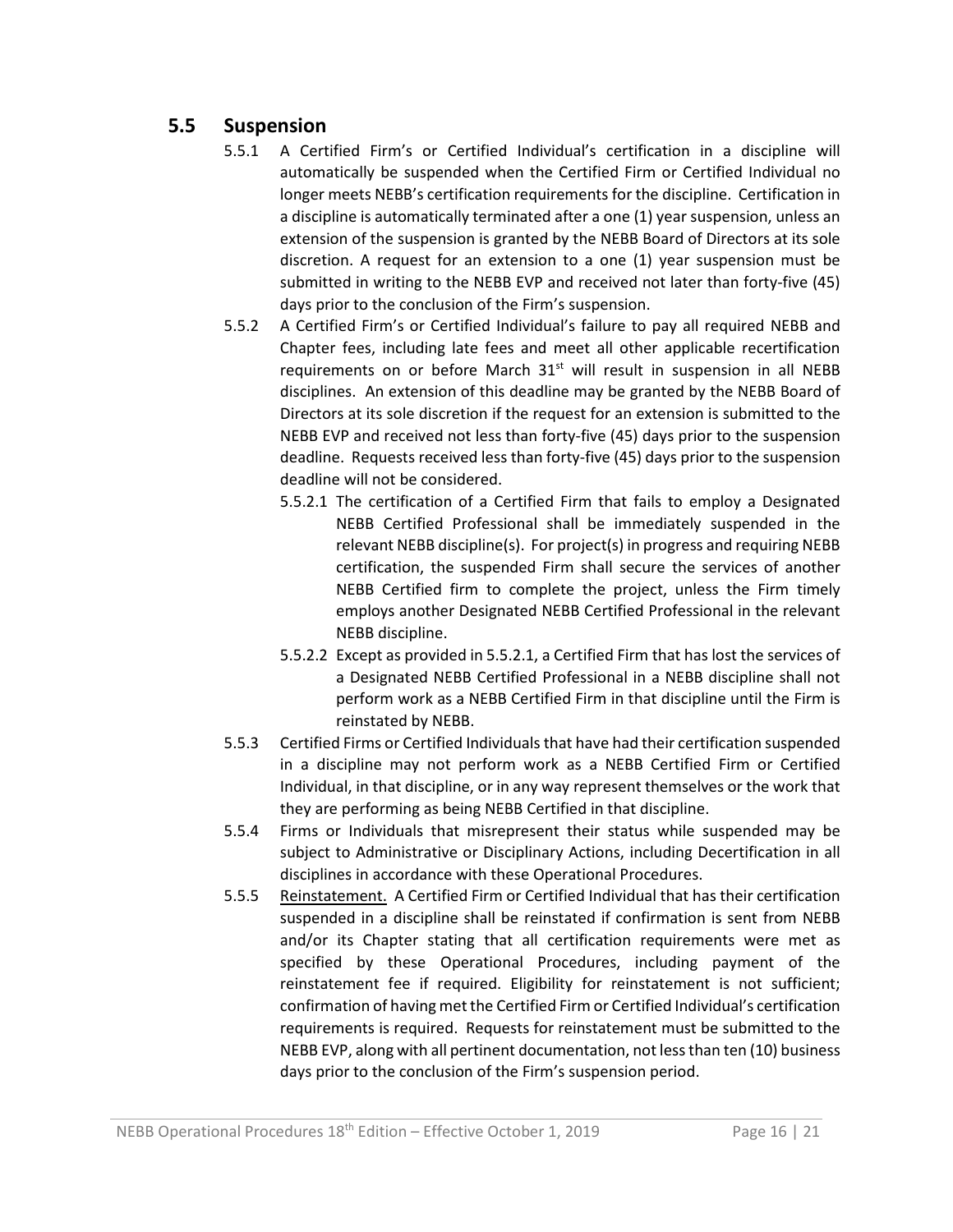#### <span id="page-16-0"></span>**5.6 Decertification**

- 5.6.1 A Certified Firm's or Certified Individual's failure to pay all required NEBB and Chapter fees, including late fees and meet all other applicable recertification requirements on or before June 30<sup>th</sup> will result in decertification in all NEBB disciplines. An extension of this deadline may be granted by the NEBB Board of Directors at its sole discretion if the request for an extension is submitted to the NEBB EVP and received not less than forty-five (45) days prior to the decertification deadline. Requests received less than forty-five (45) days prior to the decertification deadline will not be considered. If a Firm or Individual is decertified and wishes to regain certification, they must make application and pay fees as required for Applicant Firms, Applicant Individual's as provided for below.
- 5.6.2 Except as provided in 5.5 (suspension) and 5.6.1 (failure to pay dues and fees and/or failure to meet recertification requirements), decertification of any NEBB certification will proceed and be affected as follows:
	- 5.6.2.1 If NEBB has reason to believe that a Certified Firm and/or a Certified Individual has taken action or failed to take action that may constitute grounds for termination of NEBB Firm certification in a discipline, NEBB will refer the matter to its Chapter Affairs Committee for investigation. The Committee may obtain pertinent information from available sources, obtain reports from consultants or experts, and otherwise engage in any fact-finding activity relating to the matter, all in a manner and to the extent deemed by NEBB to be appropriate in the circumstances. The results of such inquiry shall be reported to the Board of Directors, which may, by a 2/3rds vote of a quorum of the Board, determine that continued certification in a discipline may be prejudicial to the best interests of NEBB. Upon such a determination, NEBB will provide the Certified Firm and/or Certified Individual with written notice of the determination, the grounds for the determination, and the opportunity to submit information relative to those grounds and/or be heard by the Board or an ad hoc hearing panel appointed by the Board to make findings and recommendations to it. Any such information shall be submitted by the Certified Firm and/or Certified Individual in writing to the Board or its designated hearing panel no later than thirty (30) days from the date of the notice. In any such submission and only in any such submission, the Certified Firm and/or Certified Individual may request a hearing on the matter before the Board (or a hearing panel that the Board appoints) on a date no later than thirty (30) days after the submission of a written response. If no written response is received within thirty (30) days from the date of notice, the Board's determination will automatically become final, and the Certified Firm and/or Certified Individual will be decertified in the NEBB discipline at issue. The Certified Firm and/or Certified Individual may be represented by counsel during any phase of this procedure, except that meetings of the Board of Directors or its hearing panel are not open to a party or the party's counsel.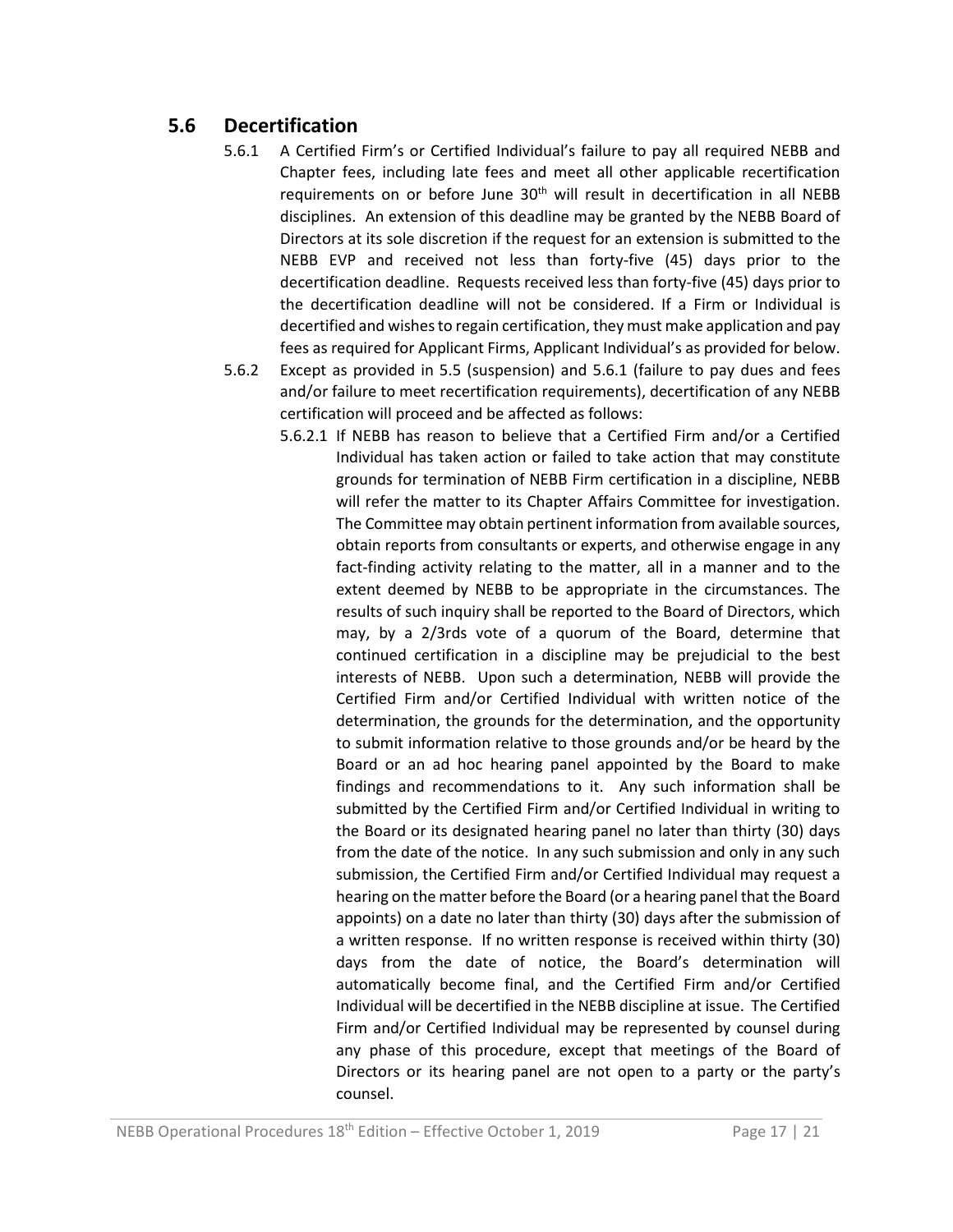- 5.6.2.2 After consideration of any written information submitted by the Certified Firm and/or Certified Individual or by NEBB, information presented at a hearing (if any), reports from consultants or experts (if any and provided they are disclosed to all parties) and reports, findings or recommendations (if any) from any panel designated by the Board to conduct the fact finding process and make recommendations, the Board of Directors may, by a 2/3rds vote of a quorum of the Board, make a final determination that continued certification is not in the best interests of NEBB and terminate the certification(s) in question. By the same vote, a quorum of the Board may terminate the process of decertification and may direct any Administrative or Disciplinary Action as the Board deems appropriate in its sole discretion. ANY FINAL DETERMINATION OF THE NEBB BOARD OF DIRECTORS PURSUANT TO THIS PROVISION IS NOT SUBJECT TO FURTHER REVIEW WITHIN NEBB OR IN ANY JUDICIAL OR ADMINISTRATIVE FORUM, EXCEPT ARBITRATION IN ACCORDANCE WITH THE NEBB "AGREEMENT TO ARBITRATE."
- 5.6.2.3 If any member of the NEBB Board of Directors or Chapter Affairs Committee was or is involved in the actions or projects that gave rise to any inquiry that could lead to the decertification or disciplinary action of a Certified Firm and/or Certified Individual, such member will not participate on behalf of NEBB in any Chapter Affairs Committee deliberation, Board deliberation or vote on the question of decertification of discipline. Notwithstanding the foregoing, all Chapter Affairs Committee or Board members may provide information in the course of the fact-finding process. Further, no member of the NEBB Board of Directors or Chapter Affairs Committee shall participate in any Board deliberation or vote on decertification or Administrative or Disciplinary Actions, if the subject Certified Firm and/or Certified Individual is in the same Chapter with which the Board member or Committee member is affiliated.
- 5.6.3 Upon written notice of Decertification, a Firm and/or Individual shall return all NEBB stamps and certificates for the discipline(s) of decertification to NEBB within ten (10) calendar days of the date of notice. Decertified Firms or Individuals will no longer represent themselves or their work as NEBB Certified in the discipline of decertification.
- 5.6.4 The following policies and procedures govern treatment of Firms and Individuals subsequent to decertification.
	- 5.6.4.1 Other than in circumstances of a decertification involving a final civil judgment or criminal conviction for fraud or fraudulent intent, a felony conviction, or a conviction of a crime of moral turpitude, for which a Firm or Individual would be Terminated, a Firm or Individual previously decertified pursuant to the provisions of 5.6.2 may reapply for certification no less than one (1) year from the date of written notice of its prior decertification. Re-application for certification may be denied in the circumstances stated herein at NEBB's sole discretion.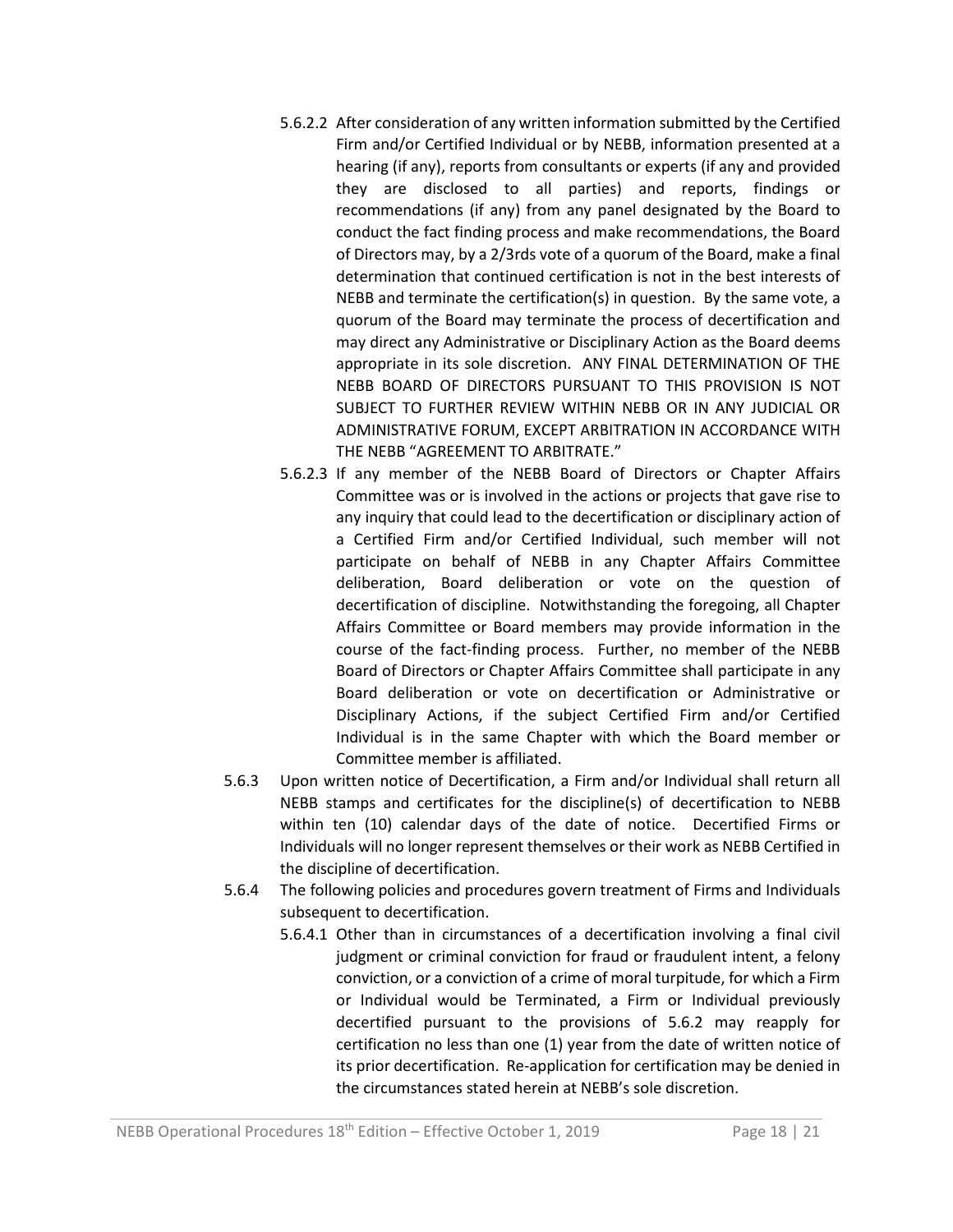- 5.6.4.2 In addition to the materials that a certification Applicant is required to submit, Applicants previously decertified pursuant to the provisions of 5.6.3 shall submit materials sufficient in detail and substance to convincingly demonstrate that the conduct that led to the Applicant's decertification and the circumstances of its operations that contributed to that conduct have been corrected. The Chapter Affairs Committee or a subcommittee that it designates shall review the application package to determine whether the conduct that led to decertification and the circumstances of its operations that contributed to that conduct have been corrected. In connection with making its determination, the Committee or its designee may require further specified submissions from the Applicant and conduct its own investigation.
- 5.6.4.3 Upon reaching a decision, in its sole discretion, as to whether or not satisfactory correction to the decertified Firm's and/or decertified Individual's conduct and operations has occurred, the Committee will forward the application to the NEBB Board with a recommendation. The Board will make the final determination, in its sole discretion, as to whether the application may continue to be processed.

#### <span id="page-18-0"></span>**5.7 Termination**

5.7.1 Any legal action against a Certified Firm and/or Certified Individual involving a final civil judgment or criminal conviction for fraud or fraudulent intent, a felony conviction, or a conviction of a crime of moral turpitude will result in NEBB referring the matter to its Chapter Affairs Committee for investigation. The Committee may obtain pertinent information from available sources, obtain reports from consultants or experts, and otherwise engage in any fact-finding activity relating to the matter, all in a manner and to the extent deemed by NEBB to be appropriate in the circumstances. The results of such inquiry shall be reported to the Board of Directors, which may, by a 2/3rds vote of a quorum of the Board, determine that continued certification in a discipline may be prejudicial to the best interests of NEBB. Upon such a determination, NEBB will provide the Certified Firm and/or Certified Individual with written notice of the determination, the grounds for the determination, and the opportunity to submit information relative to those grounds and/or be heard by the Board or an ad hoc hearing panel appointed by the Board to make findings and recommendations to it. Any such information shall be submitted by the Certified Firm and/or Certified Individual in writing to the Board or its designated hearing panel no later than thirty (30) days from the date of the notice. In any such submission and only in any such submission, the Certified Firm and/or Certified Individual may request a hearing on the matter before the Board (or a hearing panel that the Board appoints) on a date no later than thirty (30) days after the submission of a written response. If no written response is received within thirty (30) days from the date of notice, the Board's determination will automatically become final, and the Certified Firm and/or Certified Individual will be terminated in the NEBB discipline at issue. The Certified Firm and/or Certified Individual may be represented by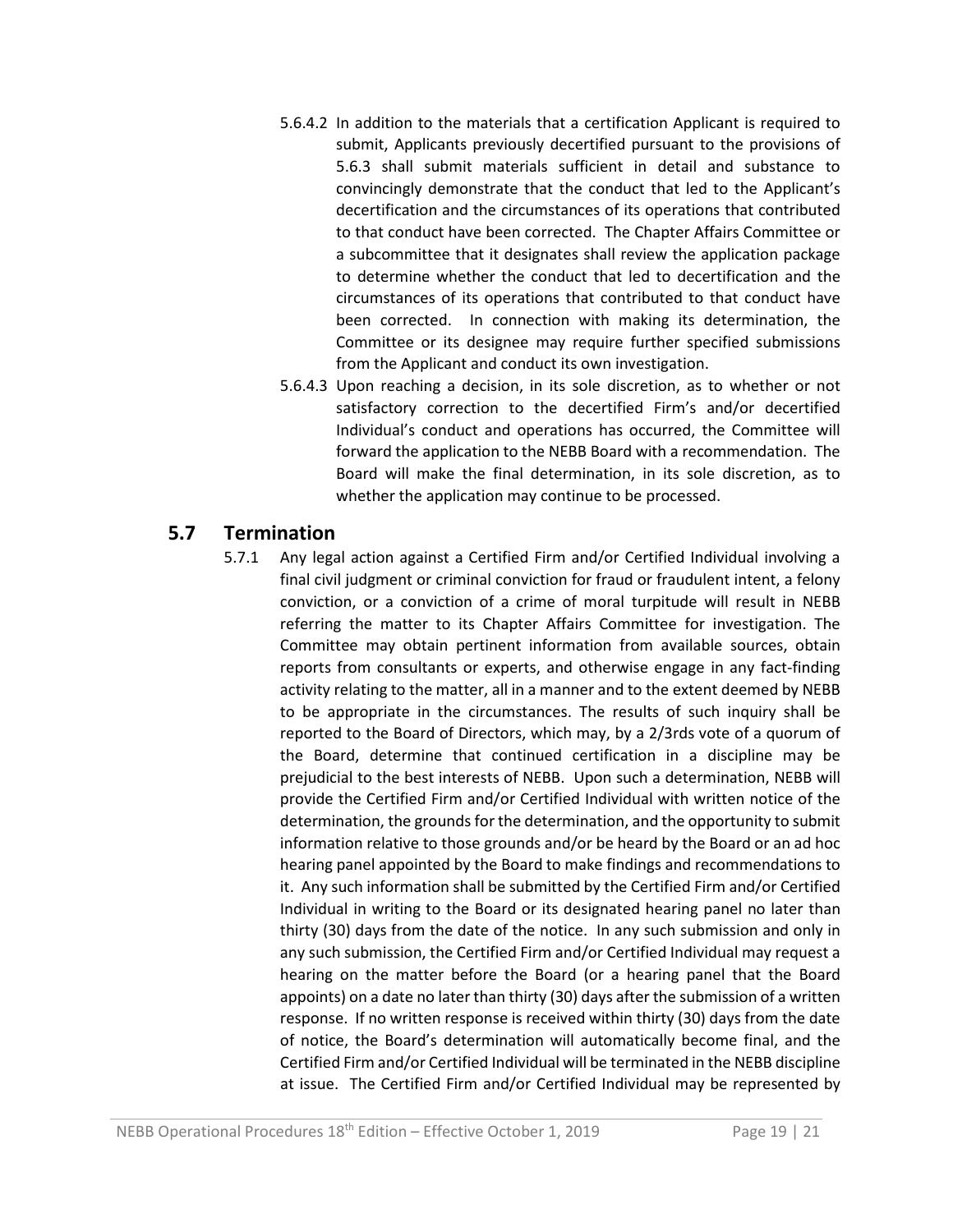counsel during any phase of this procedure, except that meetings of the Board of Directors or its hearing panel are not open to a party or the party's counsel.

- 5.7.2 After consideration of any written information submitted by the Certified Firm and/or Certified Individual or by NEBB, information presented at a hearing (if any), reports from consultants or experts (if any and provided they are disclosed to all parties) and reports, findings or recommendations (if any) from any panel designated by the Board to conduct the fact finding process and make recommendations, the Board of Directors may, by a 2/3rds vote of a quorum of the Board, make a final determination that continued certification is not in the best interests of NEBB and decertify the certification(s) in question. By the same vote, a quorum of the Board may terminate the process of decertification and may direct any Administrative or Disciplinary Action as the Board deems appropriate in its sole discretion. ANY FINAL DETERMINATION OF THE NEBB BOARD OF DIRECTORS PURSUANT TO THIS PROVISION IS NOT SUBJECT TO FURTHER REVIEW WITHIN NEBB OR IN ANY JUDICIAL OR ADMINISTRATIVE FORUM, EXCEPT ARBITRATION IN ACCORDANCE WITH THE NEBB "AGREEMENT TO ARBITRATE."
- 5.7.3 If any member of the NEBB Board of Directors or Chapter Affairs Committee was or is involved in the actions or projects that gave rise to any inquiry that could lead to the decertification or disciplinary action of a Certified Firm and/or Certified Individual, such member will not participate on behalf of NEBB in any Chapter Affairs Committee deliberation, Board deliberation or vote on the question of termination of discipline. Notwithstanding the foregoing, all Chapter Affairs Committee or Board members may provide information in the course of the fact-finding process. Further, no member of the NEBB Board of Directors or Chapter Affairs Committee shall participate in any Board deliberation or vote on termination, if the subject Certified Firm and/or Certified Individual is in the same Chapter with which the Board member or Committee member is affiliated.
- 5.7.4 Upon written notice of Termination, a Firm or Individual shall return all NEBB stamps and certificates for the discipline(s) of termination to NEBB within ten (10) calendar days of the date of notice. Terminated Firms and Individuals will no longer represent themselves or their work as NEBB Certified.

## <span id="page-19-1"></span><span id="page-19-0"></span>**6.0 DEVELOPING AND UPDATING THE OPERATIONAL PROCEDURES**

#### **6.1 Board of Directors Approval**

6.1.1 All changes to these Operational Procedures must be submitted to and approved by the NEBB Board of Directors.

#### <span id="page-19-2"></span>**6.2 Update and Recommendations**

6.2.1 NEBB's Executive Vice President will record any and all NEBB Board of Directors actions that require updates to the Operational Procedures. Additionally, the Executive Vice President will forward to the Board of Directors any change recommendations that are submitted to NEBB, whether by a NEBB Certified person or a Chapter.